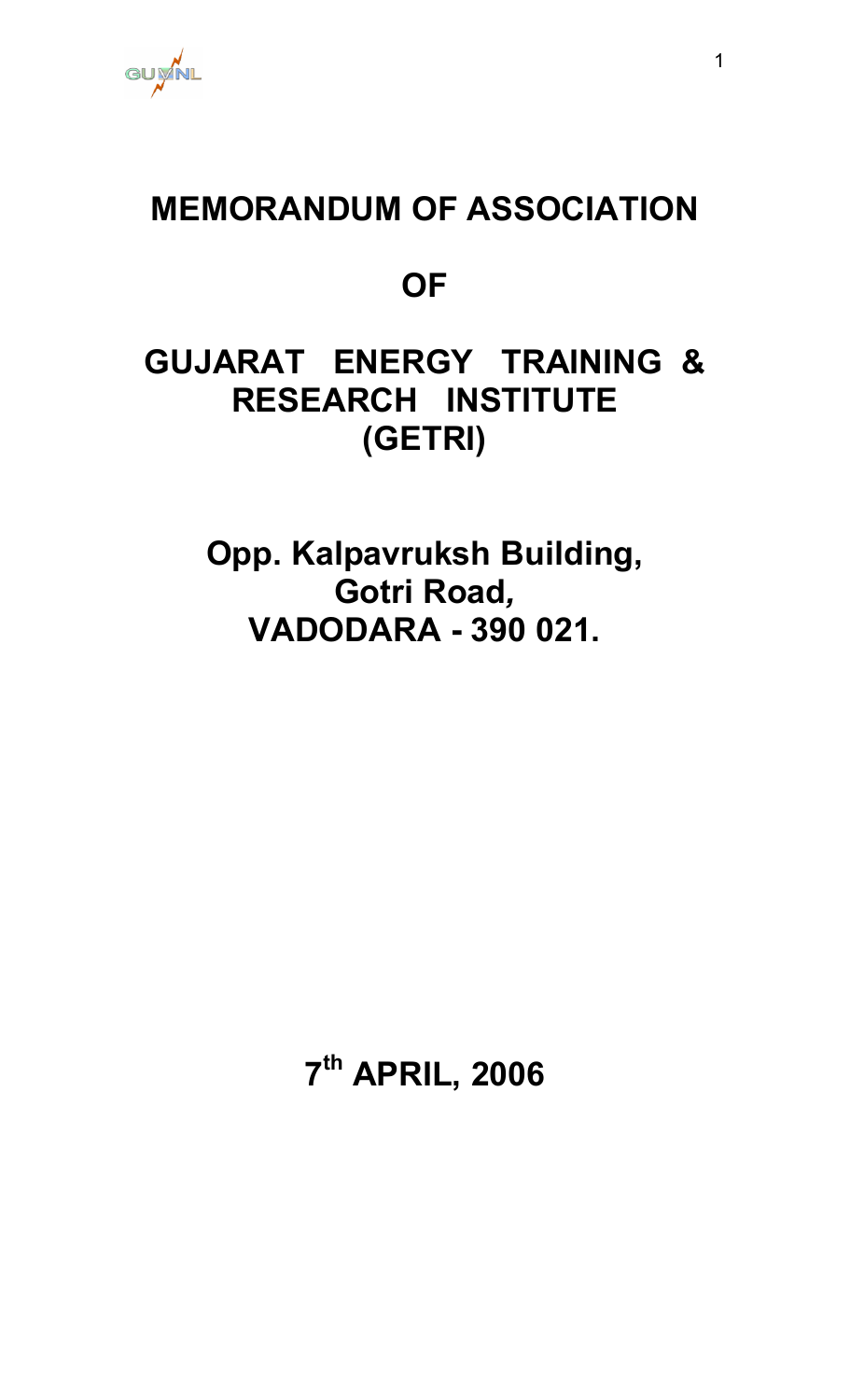

## **MEMORANDUM OF ASSOCIATION**

## 1. **NAME :**

The name of the Society shall be Gujarat Energy Training & Research Institute (GETRI), Gotri,Vadodara.

## 2. **REGISTERED OFFICE** :

The registered office of the society shall be at the following address:

Gujarat Energy Training & Research Institute (GETRI) Opp. Kalpavruksh Building, Gotri Road*,* Vadodara - 390 021.

## 3. **JURISDICTION** :

The Society's jurisdiction shall extend to the whole of Gujarat.

## 4. **OBJECTS** :

- **(i)** To work as an autonomous training and research institution and provide a platform for continuous training & research and documentation of information on strategies, policies and best practices in power sector at all levels and the state and national arena and to use such knowledge to provide advisory services/ consultancies to the players including electricity consuming organizations in the power sector on reasonable payment basis.
- **(ii)** To provide state of the art facilities for training and skill development of all categories of employees of the Promoter Companies and also, when opportune, the personnel of various power sector organizations (including the employees of power consumers) at the State as well as National level for generating income for the Society in its effort to become financially selfsufficient.
- **(iii)** To organize or to assist in organizing training programmes, seminars, conferences, discussions, dissertations, exhibitions, research studies, field surveys, symposia, workshops and capsule courses.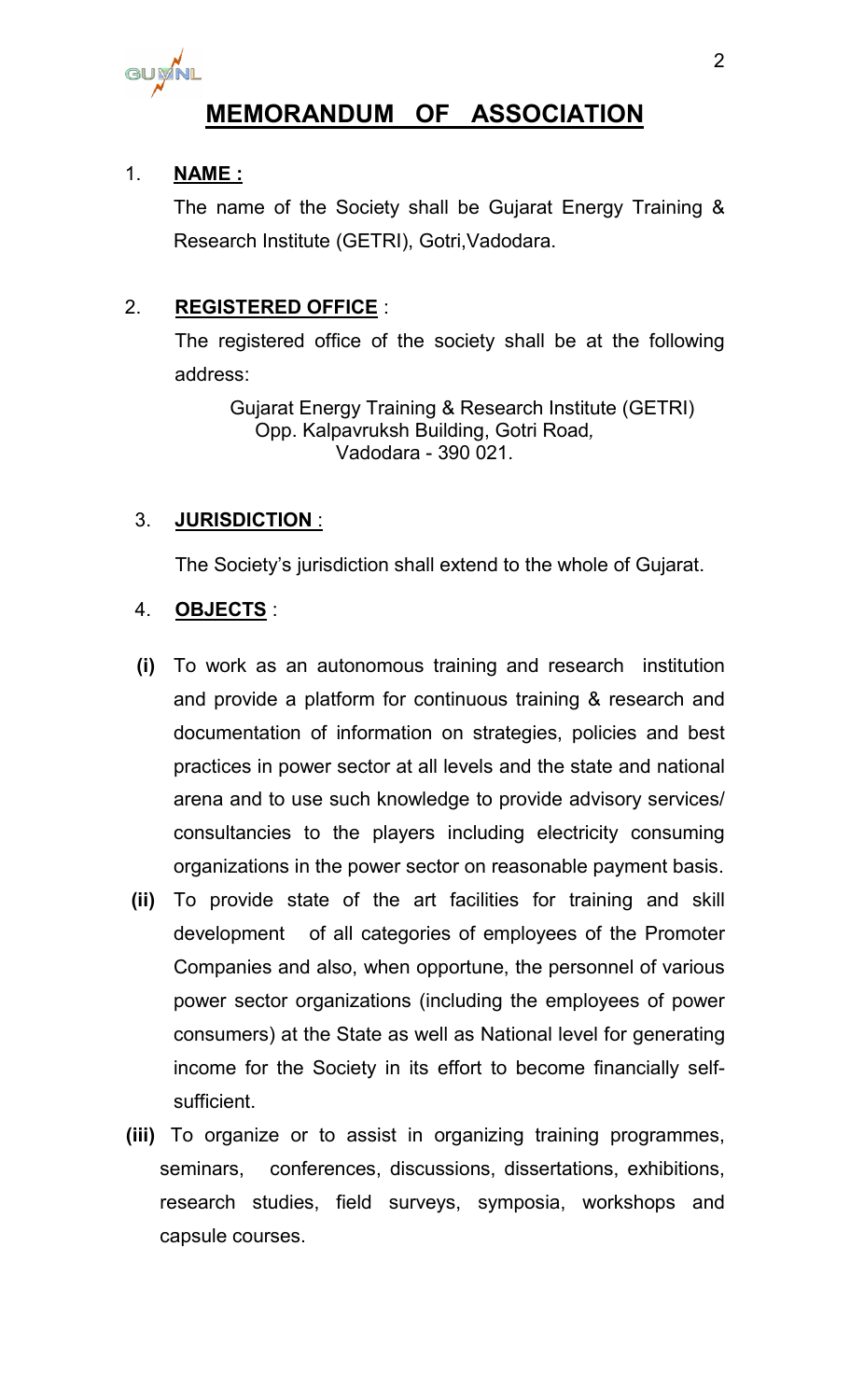GUVNL

- **(iv)** To carry out research in training & development of human resources in power sector for up gradation of skills at all levels.
- **(v)** To provide induction training and in-service training to the recruits and employees of the Society's promoter companies and other Power sector companies of the state and the nation.
- **(vi)** To impart training on Electricity Act, 2003 and regulations thereunder and its impact. Over and above training on related laws pertaining to power sector including Indian Contract Act,1872; Labour Laws, Arbitration Act,1940; Indian Penal Code,1860; Civil Procedure Code,1908; Criminal Procedure Code,1898, any other law, code, policy having bearing on power sector.
- **(vii)** To provide training to the power sector personnel of countries other than India if state government and government of India provide such opportunities or agrees to such arrangements.
- **(viii)** To strive to become a world class institution in research and training of Power Sector.
	- **(ix)** To develop courses for awarding certificates, diplomas and degrees in power sector operations and management consistent with state and national training policies and programmes.
	- **(x)** To take up consultancies and research to eventually become financially self-supporting.
	- **(xi)** To coordinate with other related sector organizations like the Non-conventional and Nuclear energy and others and ensure formulation of training and research programmes to maximize efficiency of power sector and further the relevant goals on national power policy to ensure availability of power to every citizen.
- **(xii)** To design training models for new initiatives for distribution of electricity in rural areas.
- **(xiii)** To design training modules to take care of the environment and ecology and collaborate with institutions specifically set up for these purpose.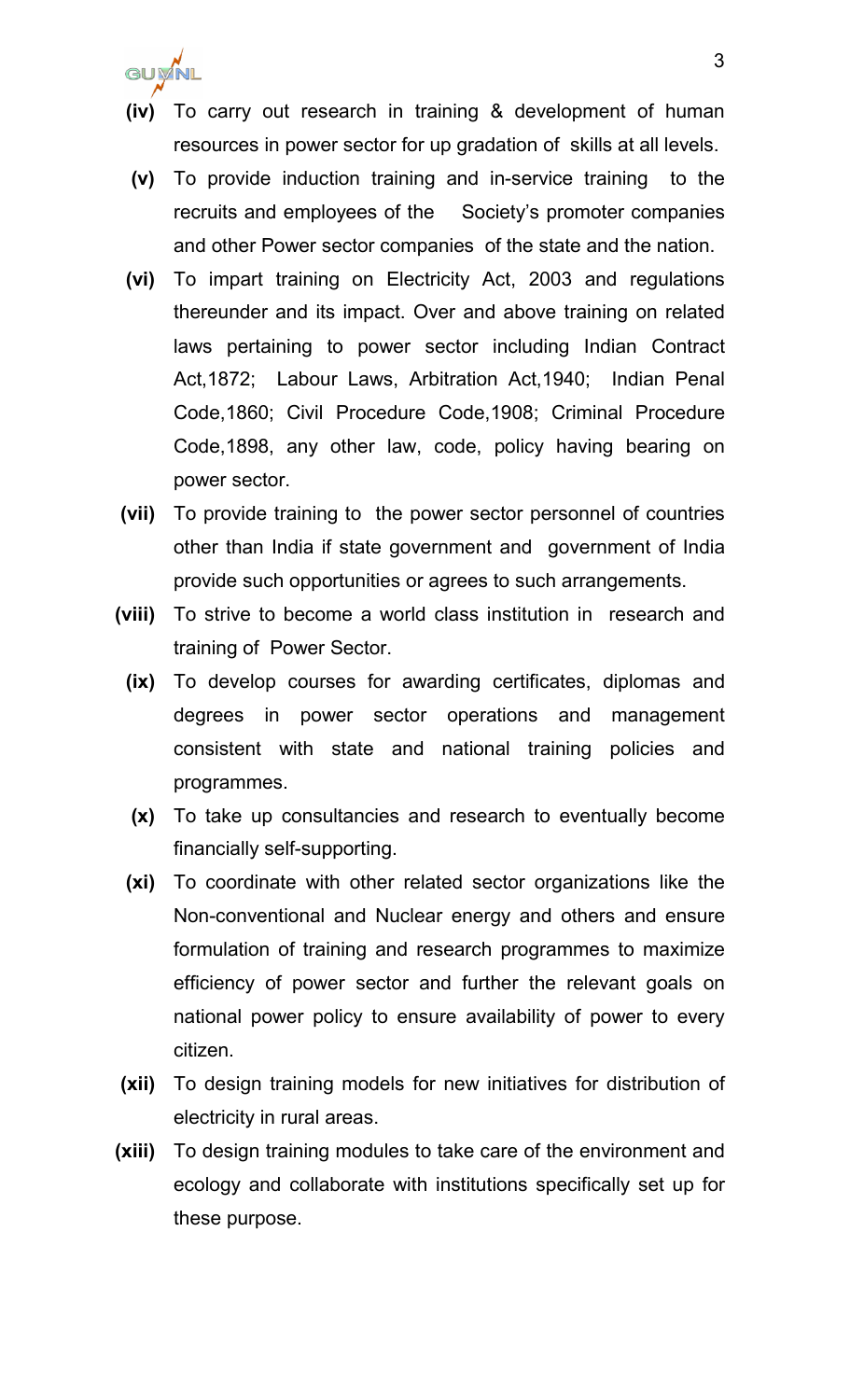GUYNL

- **(xiv)** To formulate and implement training policies for power professionals aimed at providing necessary knowledge inputs to all class of employees with the object to upgrade their skills.
- **(xv)** To identify the present and future training needs of all class of employees of the Promoter Companies and others engaged in power sector and to organize suitable training programmes to bridge the skill gaps.
- **(xvi)** To undertake or sponsor, coordinate or promote research programmes or projects for the development of human capital of power sector undertakings so as to make them high performing organizations.
- **(xvii)** To collaborate with other training agencies in the country or abroad in the field of research, training & development of strategies for power sector and human resources.
- **(xviii)** To take up consultancy assignments/ research from the power sector players in the State and elsewhere on matters pertaining to competency building of human resources by filling the skill gaps from time to time and to undertake on its own or in collaboration or other arrangements with national or international agencies engaged in research in the area of training & development of human resources.
	- **(xix)** To undertake or sponsor studies pertaining to impact of training programmes on over all performance of the Promoter Companies and or other power sector including impact analysis of projects and schemes.
	- **(xx)** To undertake, as paid assignment, independently or in collaboration with others, formulation of training programmes meant for development of human resources in various organizations engaged in power Generation, Transmission and Distribution.
	- **(xxi)** To establish and develop information tools for training & research and to promote exchange of information among the participating organizations by establishing interactive website for the same.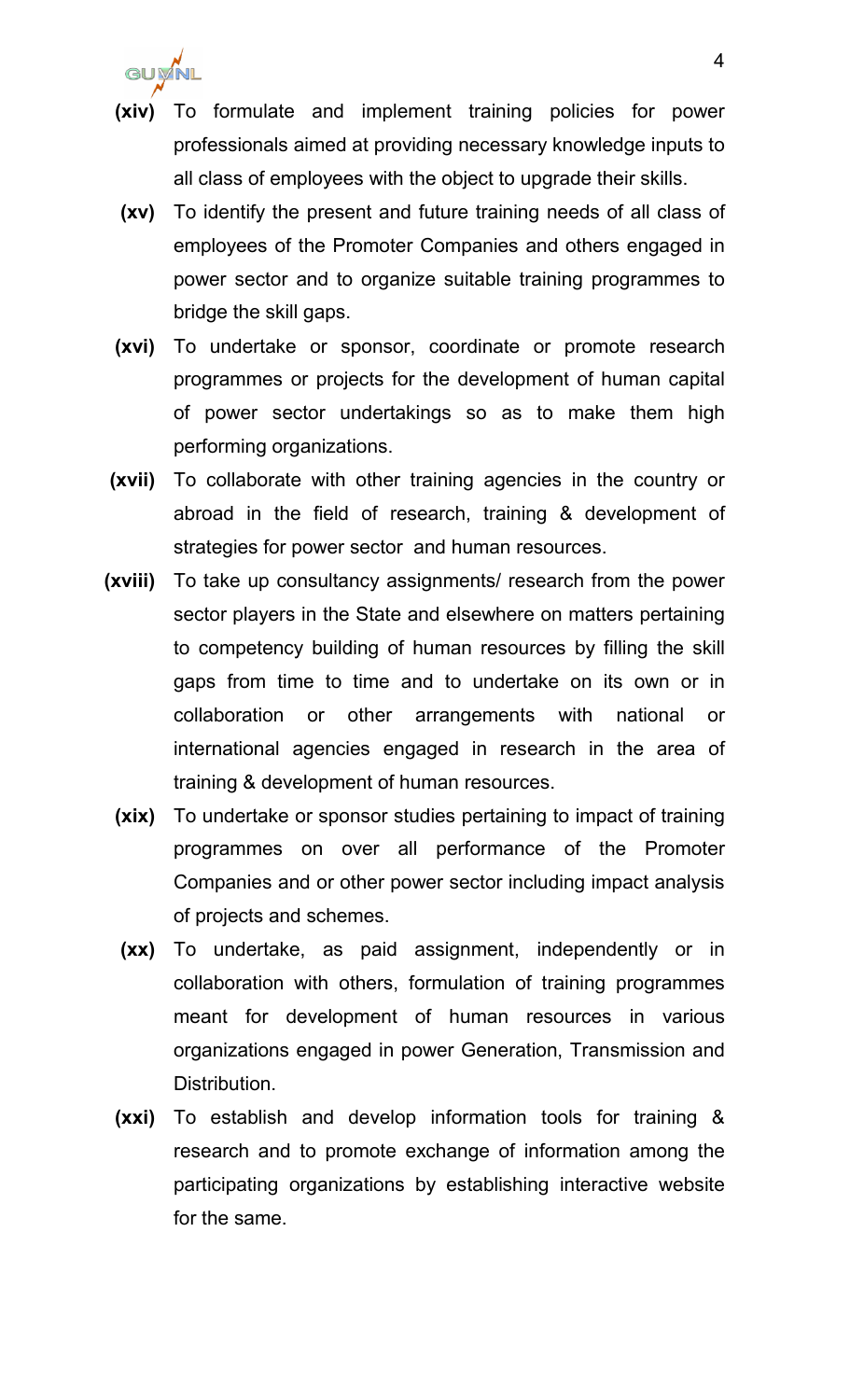

- **(xxii)** To Take special steps to develop a group of young professional trainers working in the various field of power sector i.e. Generation, Transmission, Distribution, Accounts, Finance, HRD, particularly at both the operational and cutting- edge levels.
- **(xxiii)** To maintain Library / Information Center and to collect and collate information regarding training & development of human resources in particular.
- **(xxiv)** To be part of all public internet domains and member of selected paid databases and information facilities pertaining to power sector, including operational policies and strategies.
- **(xxv)** To organize regularly brainstorming seminars where power policy experts and people who have worked or are working in the sector at operational or policy making levels exchange ideas to help Promoter Companies to assess their progress in their respective areas in the power sector and decide future policies and strategies including training and human resources policies.
- **(xxvi)** To act as "Think Tank" for Energy Department of the Government of Gujarat and the power sector.
- **(xxvii)** To bring about publications like journals, news letters, books and manuals including Training manuals.
- **(xxviii)** To do all such other things as may be incidental or conducive to the attainment of the above objects.

## **(xxix) In Pursuant to the objectives the Society may**

- a. Accept donation, grants, contribution or financial assistances from governmental/quasi governmental or private institutions or persons or any other sources with a view to fulfill all or any of the above objects;
- b. Charge and recover fees and charges for services rendered by it;
- c. Employ logistic support structure for the Society and to make contractual appointment thereto in accordance with the rules of society (as decided by promoter companies).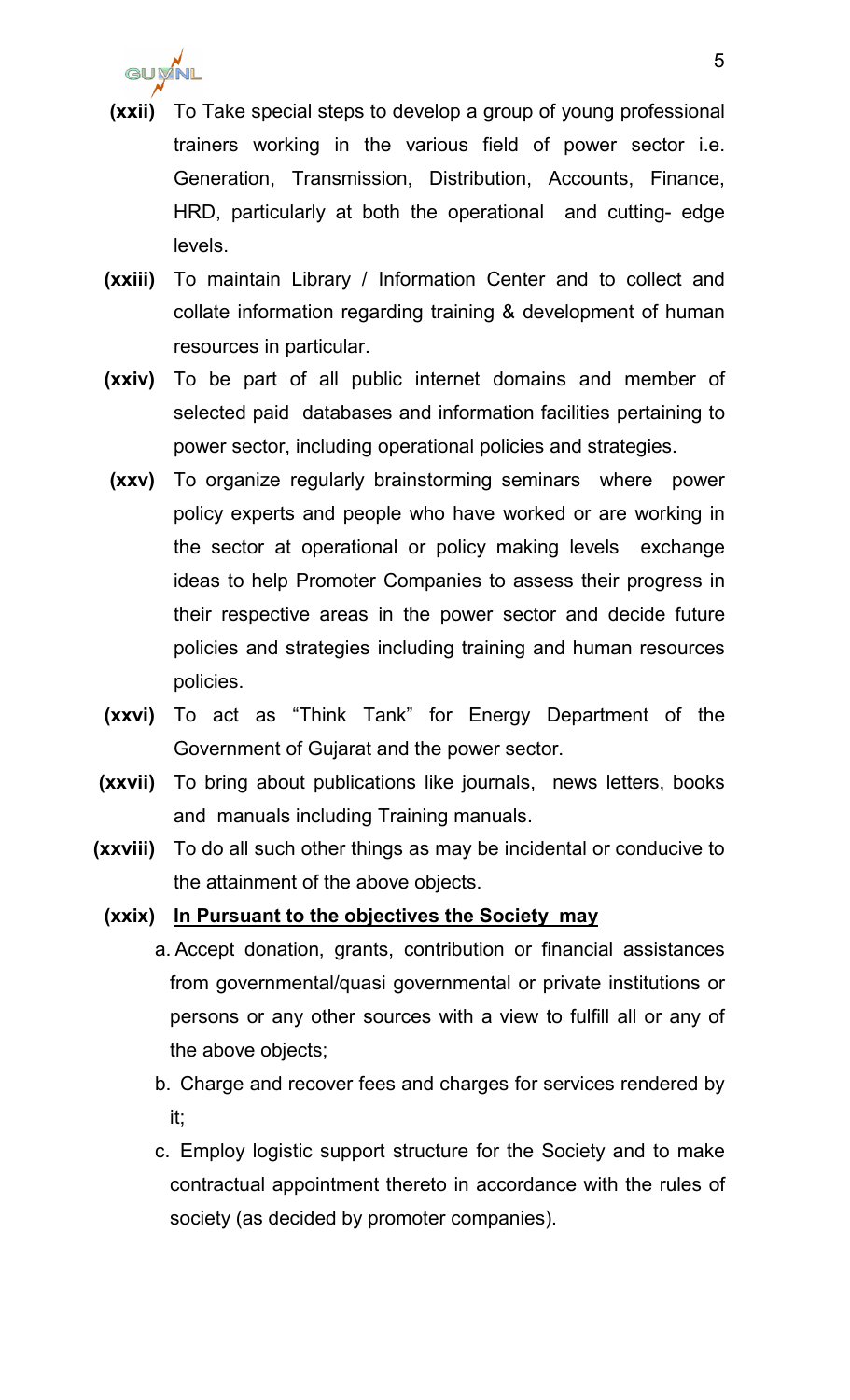

d. Make rules and bye-laws for the conduct of the affairs of the Society and add to, amend, vary or rescind them from time to time.

- e. Do all such other acts and things, either alone or in conjunction with other organizations or persons, as the Society may consider necessary, incidental or conducive to the attainment of the above objects.
- f. Acquire by gifts, purchase, exchange, lease, hire or otherwise under any law, buildings, easement rights and any other property both movable or immovable of the society including machinery, equipments or estate for the furtherance of all or any of the objects of the Society.
- g. Borrow and raise money by way of mortgage of the properties belonging to the Society or in any other manner with prior concurrence of the Promoter Companies.
- h. Sale, mortgage, charge, lease, exchange or otherwise transfer or dispose off all or any immovable or movable property of the Society with prior concurrence of the Promoter Companies.
- i. Obtain and accept from any person, firm, company, corporation, Institution, Local Body, or any authority of the State, or the Central Government, Donations, Grants, Gifts and Bequests of money and all kinds of property movable or immovable either unconditionally or on any special terms and conditions not being inconsistent with the object of the Society, as the Society may think fit.
- j. Invest and deal with the Money of the Society in such manner as may from time to time be determined by the Governing Body.
- k. Construct, maintain repair, extend alter, improve or develop any buildings or works necessary or convenient for the purposes of the Society.
- l. Pay out of the funds belonging to the Society or out of any particular part of such funds, all expenses that are incidental to the formation of the Society and for achieving its aims and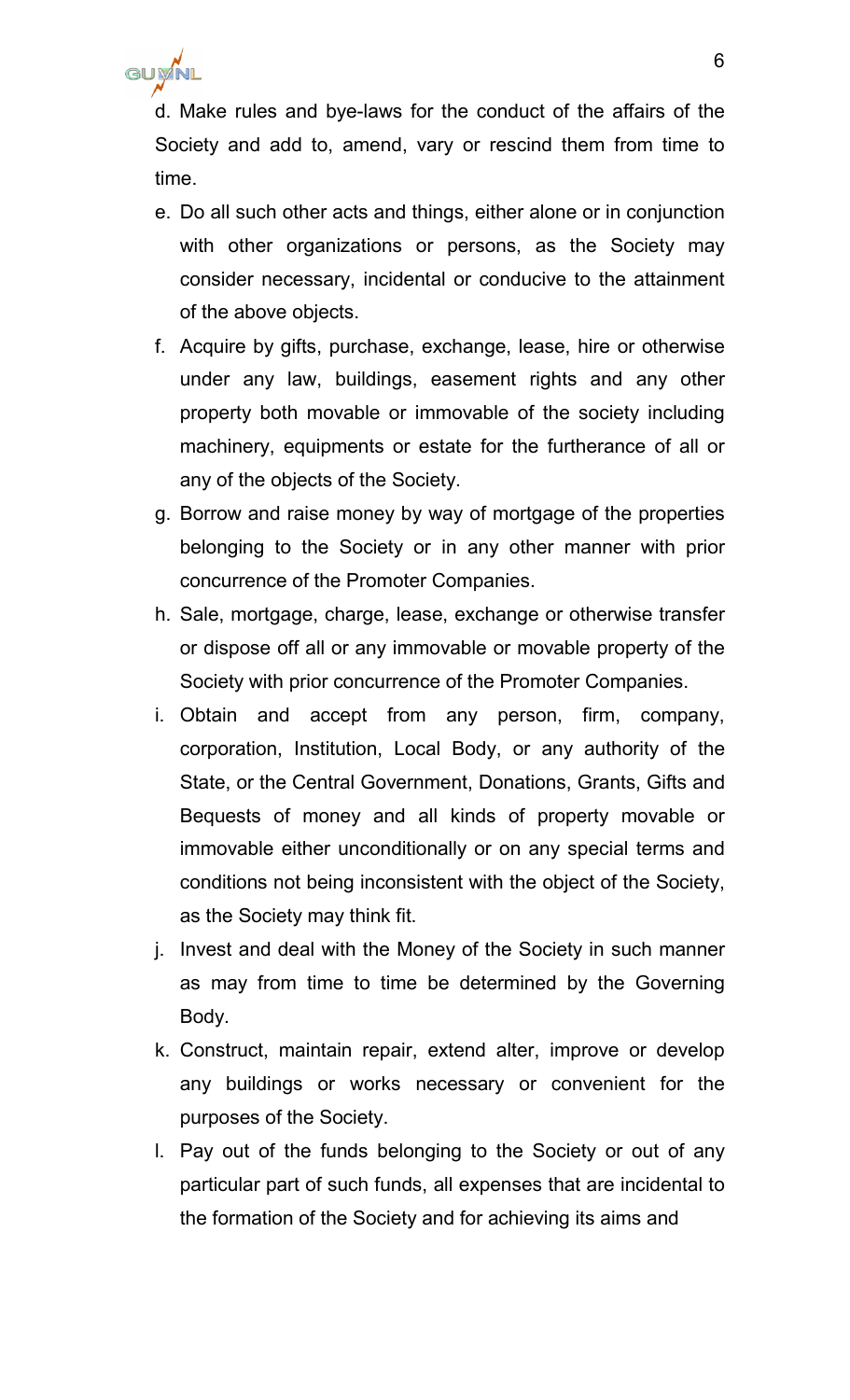

objectives including management and administration of the Society.

- m. Assist Public and Private Organizations in the power sector to improve their administration and management through consultancy and by extension services, organizing conferences, seminars, workshops, exhibitions, meetings, discussion etc.
- n. Evolve and prescribe standards of proficiency, and award certificates, diplomas, certificates, medals and other prizes and distinctions to persons trained in the Institute as well as confer distinctions on persons rendering outstanding contribution to the cause of management in Power Sector.
- 5. The names, addresses and occupations of the Governing Body to whom the management of the Society has for the time being been entrusted until the formation of Governing Body are as follow :

| (1) Shri | Chairman & M.D., Gujarat Urja Vikas<br>Nigam Ltd. (GUVNL), Vadodara.<br>Director (Admn.), GUVNL., Vadodara. |  |  |
|----------|-------------------------------------------------------------------------------------------------------------|--|--|
| (2) Shri |                                                                                                             |  |  |
| (3)Shri  | MD, Gujarat State Electricity Corporation<br>Ltd.                                                           |  |  |
| (4) Shri | MD, Gujarat Energy Transmission<br>Corporation Ltd.                                                         |  |  |
| (5) Shri | CMD, Dakshin Gujarat Vij Co.Ltd., Surat                                                                     |  |  |
| (6) Shri | CMD, Uttar Gujarat Vij Co.Ltd., Mehsana                                                                     |  |  |
| (7) Shri | CMD, Paschim Gujarat Vij Co. Ltd.,<br>Rajkot                                                                |  |  |
| (8) Shri | CMD, Madhya Gujarat Vij Co.Ltd.,<br>Vadodara.                                                               |  |  |
| (9) Shri | Director, GETRI, Vadodara. Member Secretary                                                                 |  |  |

- 6. The promoting members will have the right to nominate any other members in addition to or as substitute of above mentioned persons. Unless otherwise provided, membership shall be vested with and transferred according to the official designation held by the person.
- 7. The members of the governing body shall be trustees of the institute for the purpose of the Bombay Public Trusts Act,1950.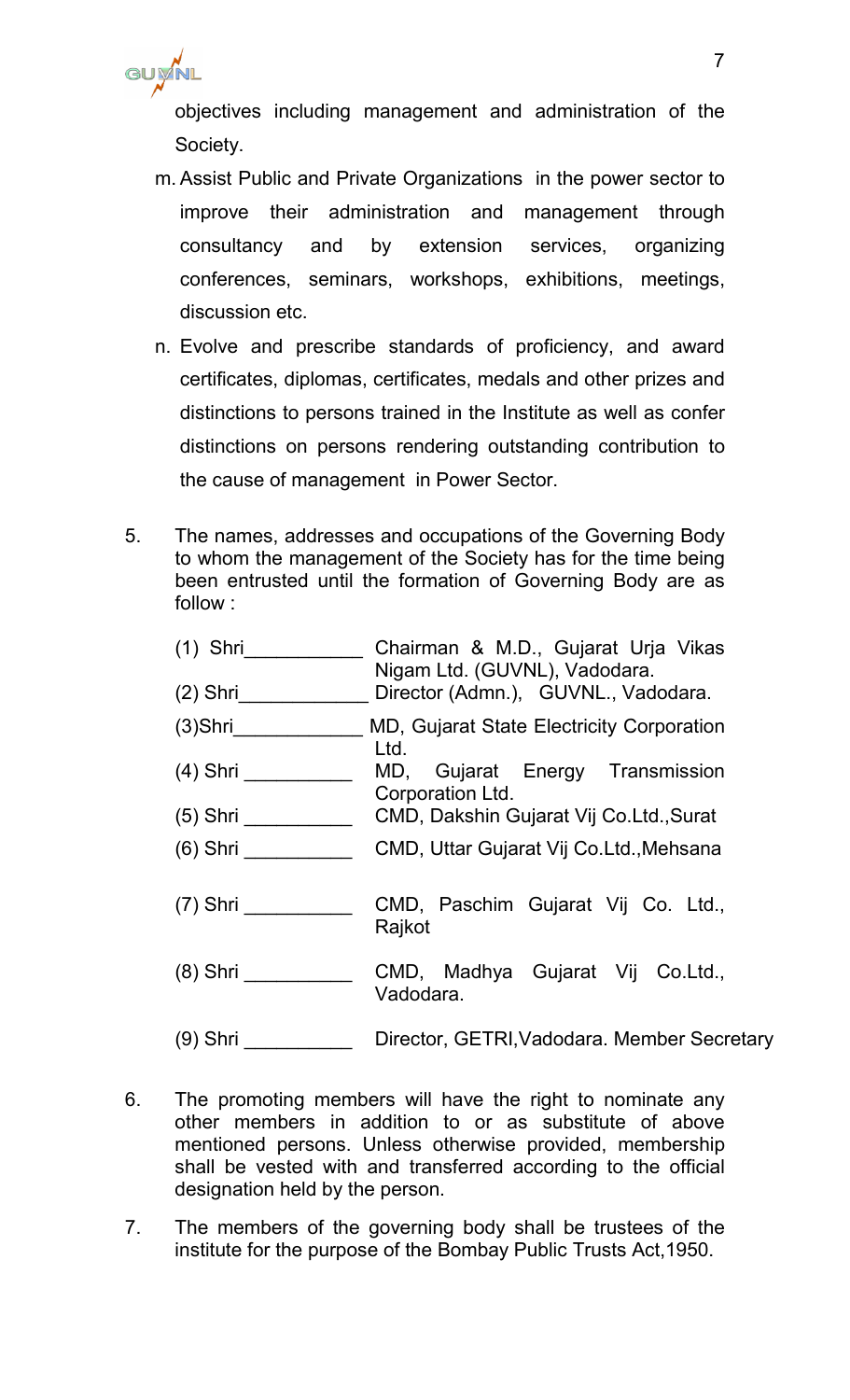

- 8. The income and property of the Institute shall be applied towards promotion of the objects as set forth in this Memorandum of Association. No portion of income or property shall be paid or transferred directly or indirectly by way of dividends, bonus or otherwise howsoever by way of profits to the persons who may at any time be or have been members of the Society or to any of them or to any persons claiming through them, provided that nothing contained herein shall prevent payment in good faith of remuneration to any member or other person in return for any service rendered to the Institute.
- 9. If on winding up or dissolution of the Institute, there shall remain after the satisfaction of debts and liabilities any property whatsoever, the same shall not be paid or distributed among members of the Institute but shall be vested in the Gujarat Urja Vikas Nigam Ltd.
- 10. We the several members whose names and addresses are hereunder subscribed and desirous of being formed into a society in pursuance of this Memorandum of Association, do hereby subscribe our names to this Memorandum of Association and set our several and respective hands hereunto and from ourselves into a society under the Societies Registration Act, 1860 (Act of 21 of 1860) this \_\_\_\_\_\_\_ day of \_\_\_\_\_ 2005 at Vadodara.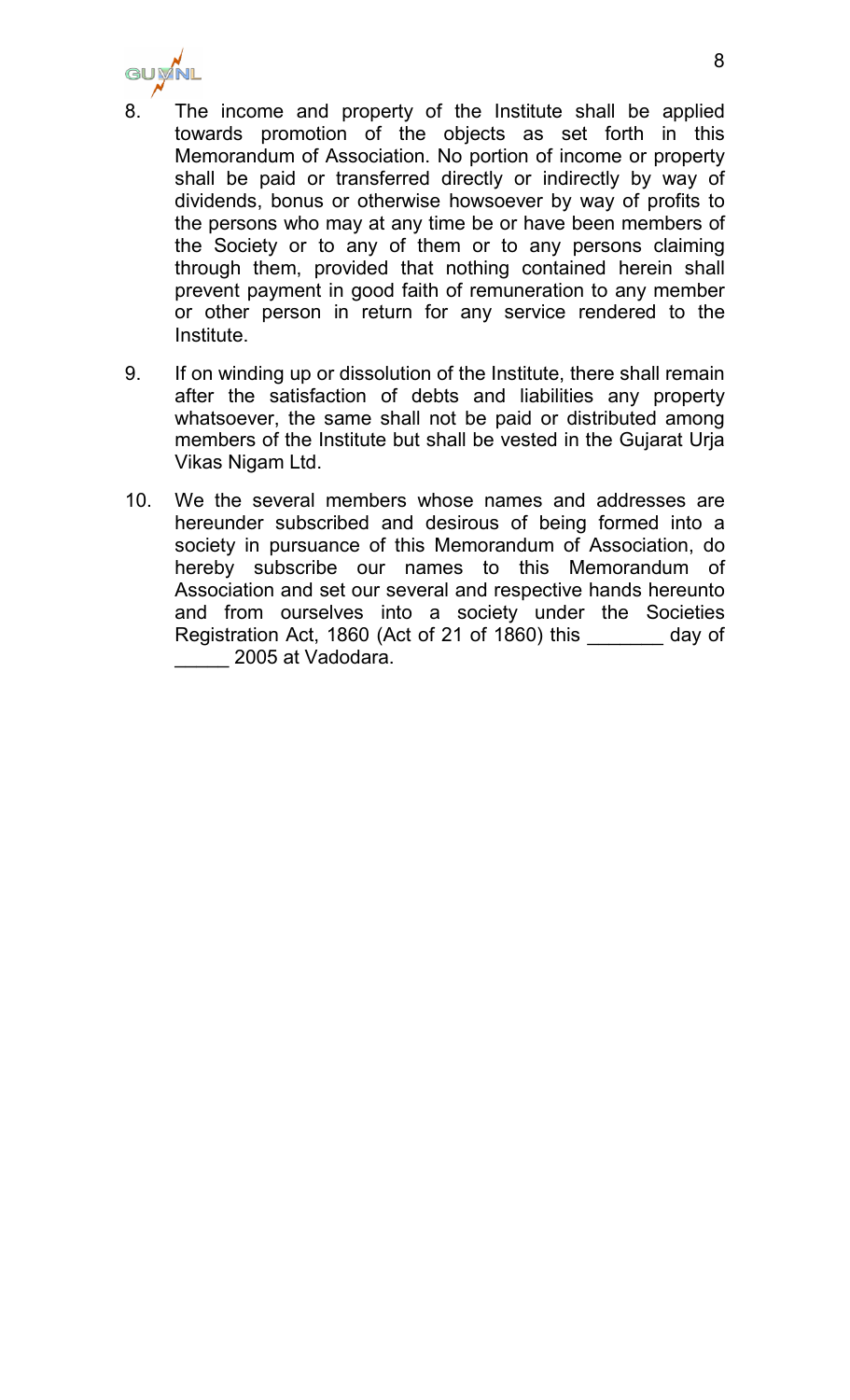GUNNL

| Sr.<br>No.       | <b>Name</b>                                                                                       | <b>Address</b>                                                                        | Signature<br>οf<br>the<br><b>Member</b> |
|------------------|---------------------------------------------------------------------------------------------------|---------------------------------------------------------------------------------------|-----------------------------------------|
| 1.               | Shri/Smt.<br>Chairman & M.D.,<br>Gujarat Urja Vikas<br>Nigam Ltd., Vadodara                       | Sardar Patel<br>Vidyut<br>Bhavan,<br>Race Course,<br>Vadodara 390 007.                |                                         |
| 2.               | Shri/Smt.<br>Director (Admn.),<br>Gujarat Urja Vikas<br>Nigam Ltd., Vadodara                      | Vidyut<br>Sardar Patel<br>Bhavan,<br>Race Course,<br>Vadodara 390 007.                |                                         |
| 3.               | Shri/Smt.<br>Managing Director,<br>Gujarat<br>State<br><b>Electricity</b><br>Corpn.Ltd., Vadodara | Vidyut Bhavan, Ground<br>Floor<br>Race Course,<br>Vadodara 390 007.                   |                                         |
| $\overline{4}$ . | Shri/Smt.<br>Managing Director,<br>Gujarat Energy<br>Transmission<br>Corpn.Ltd., Vadodara         | Vidyut Bhavan, 1st floor,<br>Race Course,<br>Vadodara 390 007.                        |                                         |
| 5.               | Shri/Smt.<br>Chairman & M.D.,<br>Dakshin Gujarat Vij<br>Co.Ltd.,<br>Nana Varachha Road,<br>Surat. | Dakshin<br>Gujarat<br>Vij<br>Co.Ltd.,<br>Nana Varachha Road,<br>Surat.                |                                         |
| 6.               | Shri/Smt.<br>Chairman & M.D.,<br>Gujarat<br>Uttar<br>Vij<br>Co.Ltd., Mehsana                      | Uttar Gujarat Vij Co.Ltd.,<br>Mehsana                                                 |                                         |
| 7 <sub>1</sub>   | Shri/Smt.<br>Chairman & M.D.,<br>Paschim Gujarat Vij<br>Co.Ltd., Rajkot.                          | Gujarat<br>Paschim<br>Vij<br>Co.Ltd.,<br>Rajkot.                                      |                                         |
| 8.               | Shri/Smt.<br>Chairman & M.D.,<br>Madhya Gujarat<br>-Vij<br>Co.Ltd., Vadodara.                     | Vij<br>Gujarat<br>Madhya<br>Co.Ltd.,<br>Vadodara.                                     |                                         |
| 9.               | Shri/Smt.<br>Director,<br>Gujarat Energy<br>Training & Research Vadodara.<br>Institute, Vadodara. | <b>Gujarat Energy Training &amp;</b><br>Institute<br>Research<br>(GETRI), Gotri Road, |                                         |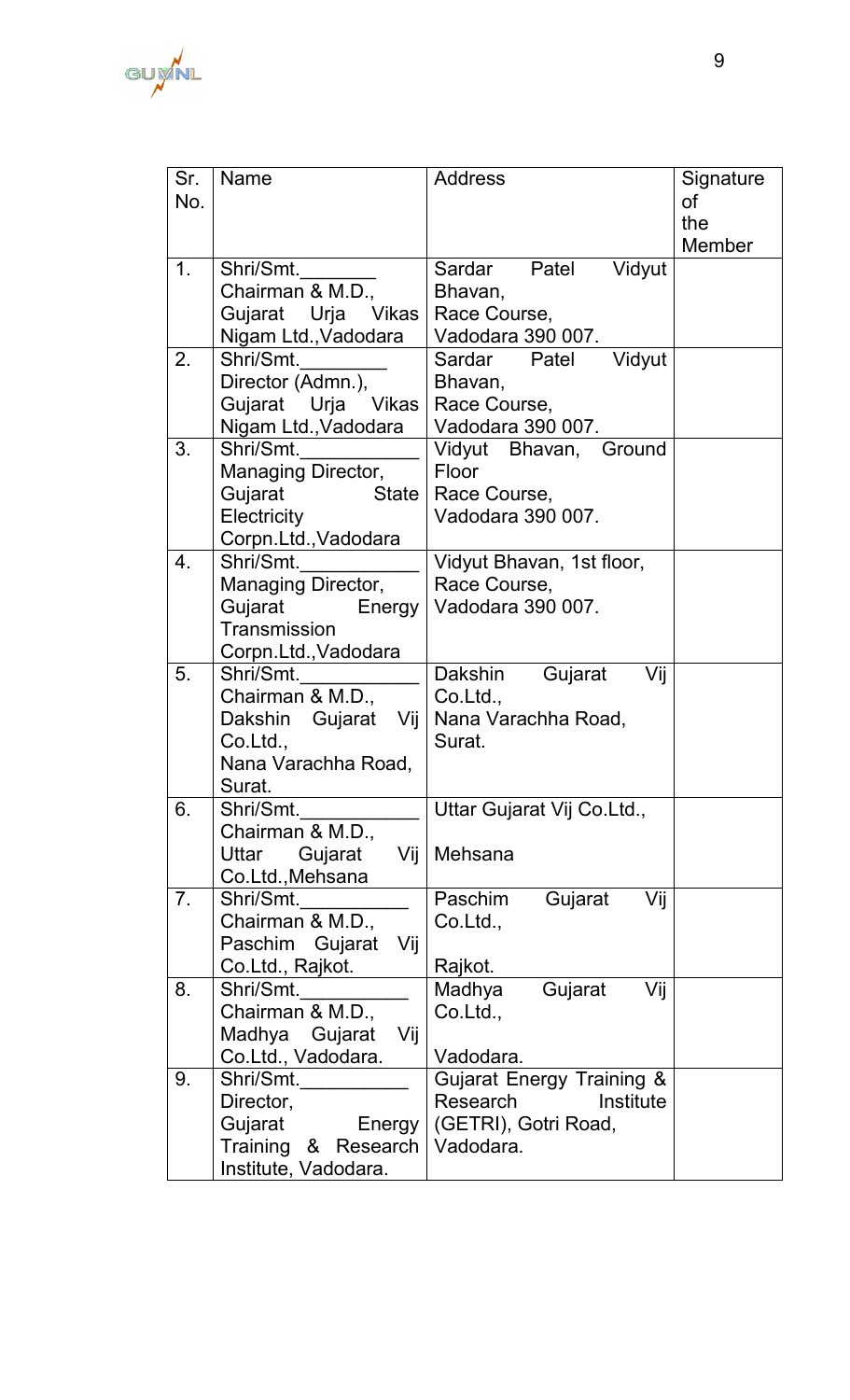

GUJARAT ENERGY TRAINING & RESEARCH INSTITUTE (GETRI)

## **( R U L E S )**

## 1. **SHORT TITLE** :

These rules may be called the "Rules of Gujarat Energy Training & Research Institute (GETRI)".

2. The Registered Office of the GUJARAT ENERGY TRAINING & RESEARCH INSTITUTE (GETRI) shall be situated at Vadodara.

## 3. **DEFINITIONS**:

In this Memorandum and the Rules made hereunder unless the context otherwise requires:

- (i) "Act" means the Societies Registration Act, 1860.
- (ii) "Central Government" shall mean the Government of India.
- (iii) "Chairman" means Chairman of the Governing Body of the GETRI.
- (iv) "Executive Council" means Council constituted under these rules.
- (v) " Executive Committee" means Committee constituted under these rules.
- (vi) "Director" means Director of the GETRI as created under these rules.
- (vii) "Financial Year" means 12 months commencing on the First April and ending on 31st March.
- (viii) "Governing Body" means the Governing Body as constituted under these rules.
- (ix) Gujarat Energy Training & Research Institute is referred to as GETRI in English in abbreviated form.
- (x) "He" also means "She".
- (xi) "Institute" means "Gujarat Energy Training & Research Institute (GETRI)".
- (xii) "Promoter Companies" mean the following Companies:
	- 1. Gujarat Urja Vikas Nigam Ltd. (GUVNL), Vadodara.
	- 2. Gujarat State Electricity Corpn.Ltd. (GSECL), Vadodara.
	- 3. Gujarat Energy Transmission Corpn.Ltd.(GETCO), Vadodara.
	- 4. Dakshin Gujarat Vij Co.Ltd.,Nana Varachha Road, Surat.
	- 5. Madhya Gujarat Vij Co.Ltd., Vadodara.
	- 6. Uttar Gujarat Vij Co.Ltd., Mehsana.
	- 7. Paschim Gujarat Vij Co.Ltd., Rajkot.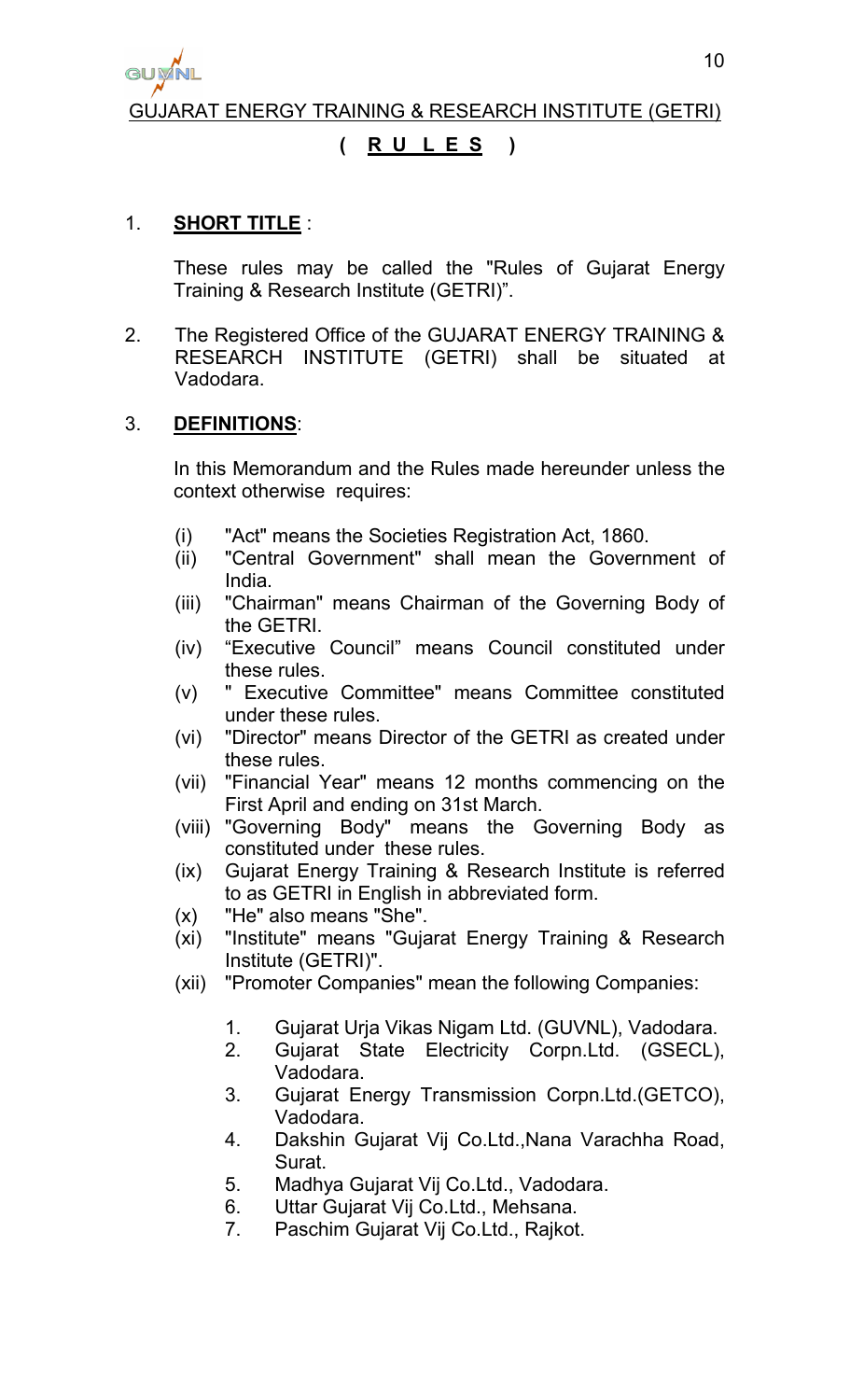

- (xiii) "Official Member" means a person who is a member of Gujarat Energy Training & Research Institute (GETRI) by virtue of his office.
- (xiv) "Society" shall mean " Gujarat Energy Training & Research Institute (GETRI), Gotri, Vadodara.
- (xv) "State Government" shall mean the Government of Gujarat.

## 4. **PATRON OF THE INSTITUTE :**

The following shall be the Patrons of the institute.

- **I.** Minister In-charge of Energy Department: **Chief Patron** Govt. of Gujarat.
- II. Principal Secretary, Energy & : **Patron** Petrochemicals Deptt., Govt. of Gujarat

## 5. **AUTHORITIES OF THE INSTITUTE :**

The authorities of the institute shall be :

- (i) The Governing Body
- (ii) The Executive Council
- (iii) The Executive Committee
- (iv) Such other authorities as may be constituted by the Governing Body or the Executive Council.
- (v) Officers of the Institute : Following shall be the officers of the Institute viz.
	- (a) The Director of GETRI
	- (b) Such other officers as may be appointed by the Governing Body or the Executive Council from time to time.

## 6.**(A) MEMBERSHIP**:

The GETRI shall consists of the following members:

- (a) First Members of the Governing Board and those who have subscribed to the Memorandum of Association.
- (b) Members nominated by the Gujarat Urja Vikas Nigam Ltd., (GUVNL) Vadodara with the concurrence of the Promoter Companies.
- (c) Any other category of members created by Governing Body.
- **(B)** Membership fee shall be Rs.10/- only.
- 7. When a person is member of the GETRI by virtue of an office held by him, his membership of the GETRI shall end when he ceases to hold that office and the vacancy so caused shall be filled in by his successor in that office.
- 8. Whenever a member desires to resign from the membership of the GETRI, he shall send his resignation to the Chairman of GETRI. His resignation shall take effect only on its acceptance by the Chairman of the Governing Body.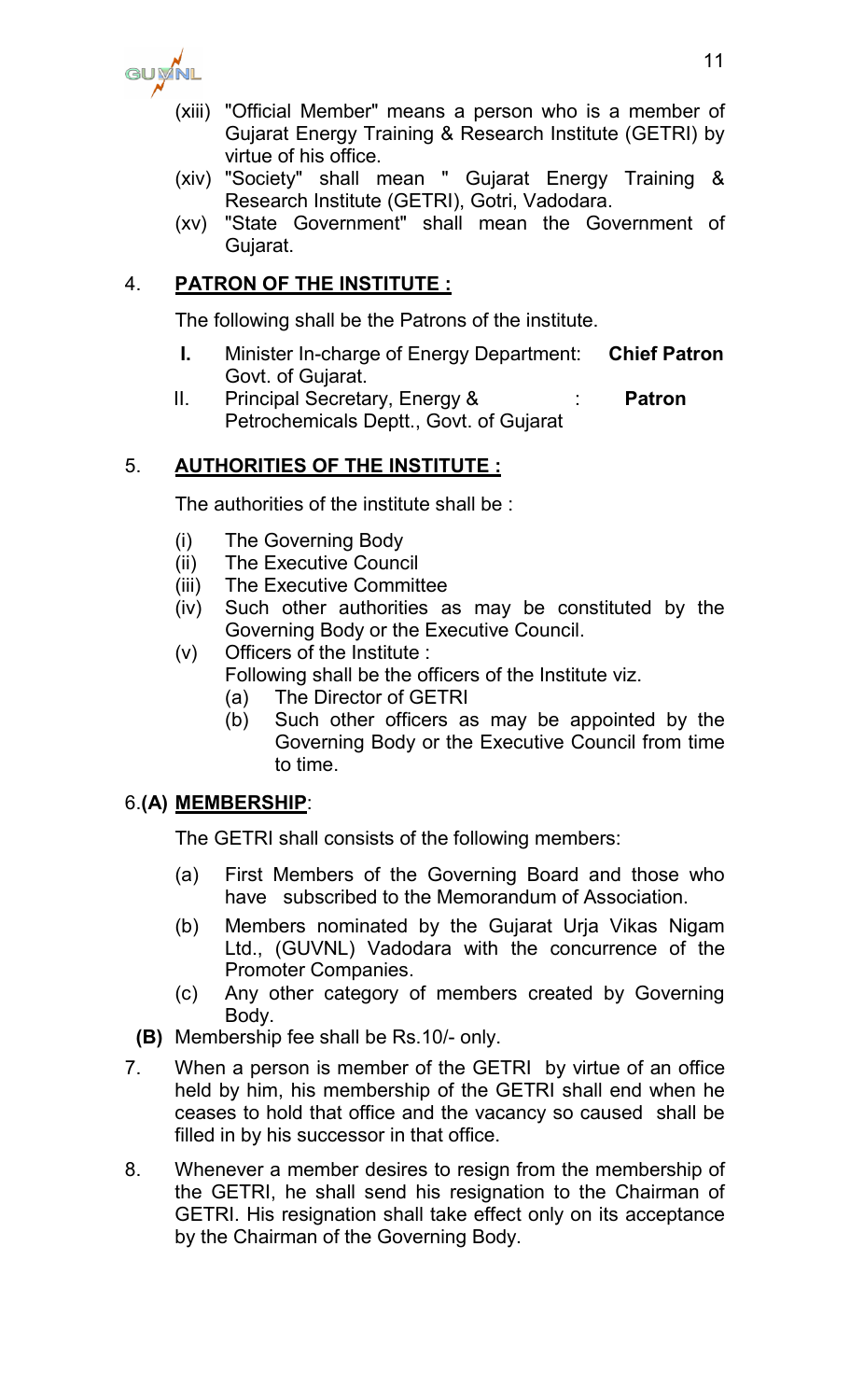

- 9. Any vacancy in the membership of GETRI either by resignation or otherwise may be filled in by the Chairman of the Governing Body.
- 10. A person who is a members of the GETRI by virtue of his office held by him is unable to attend the meeting of the GETRI, he can authorize his nominee to attend the meeting. Such substitute shall be entitled to take part in the proceedings of that meeting for which he is nominated with right to vote.
- 11. The GETRI shall function notwithstanding that any person entitled to become a member by reason of his office is not represented on the GETRI for the time being. The proceedings of the GETRI shall neither be invalidated by the above reason nor by the reason of any vacancy nor defect in nomination of any of its members.
- 12. The Director of GETRI shall maintain a roll of members at its registered office and every member shall sign the required form stating his occupation and address.
- 13. A member of GETRI shall notify the Director any change of his address or occupation.
- 14. The Director shall ensure entry into the register of membership the following particulars:

(a)Name and address of each member. (b)The date on which the member was admitted. (c)The date on which the member ceased to be a member.

- 15. A member of the Governing Body or Executive Council or Executive Committee shall cease to be such a member if he-
	- (a) Dies or
	- (b) Resigns his membership or
	- (c) Becomes of unsound mind or
	- (d) Becomes insolvent or
	- (e) Is convicted of a criminal offence involving moral turpitude
	- (f) Is removed by the Gujarat Urja Vikas Nigam Ltd.with concurrence of the Promoter Companies.
	- (g) Is transferred

## 16. **GOVERNING BODY:**

(A) The Governing Body shall consist of not more than **15** persons including the Chairman of GUVNL who shall be the Chairman of Governing Body. All members of the Governing Body including the Chairman and Director, GETRI shall be appointed by the Gujarat Urja Vikas Nigam Ltd. with the concurrence of the Promoter Companies. Each one of the Promoter Companies will have atleast one representative on the Board.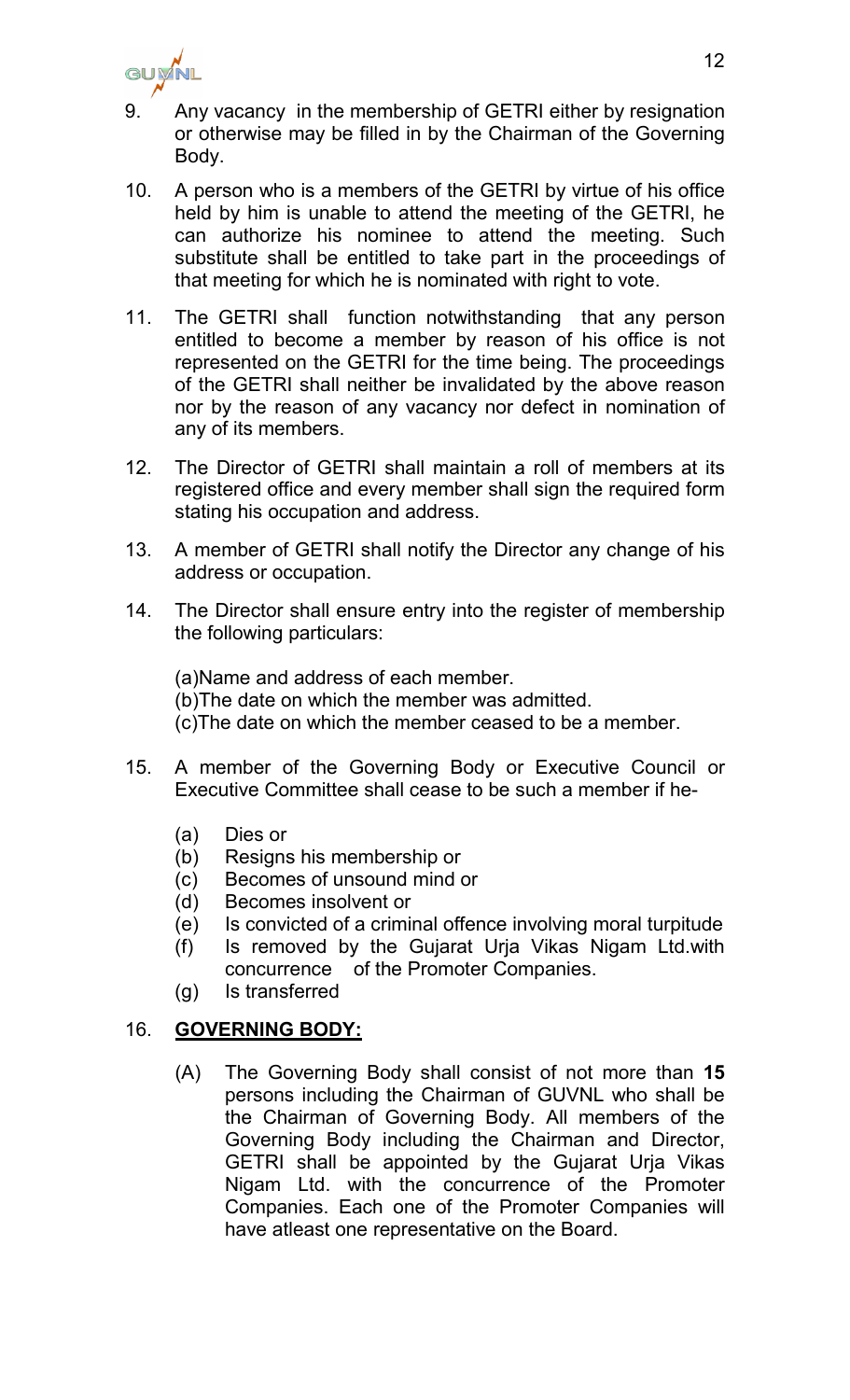

- (B) The tenure of the Governing Body shall be for three years from the date of its first meeting. The members retiring will be eligible for reappointment. Any casual vacancy shall be filled by the Gujarat Urja Vikas Nigam Ltd.
- (C) The following persons will constitute the membership of the Governing Body.

| $($ l       |                                                  |                         |
|-------------|--------------------------------------------------|-------------------------|
| Shri        | Chairman & M.D., Gujarat Urja Vikas Nigam        |                         |
|             | Ltd., Vadodara.                                  | Chairman                |
| $(2)$ Shri  | Director (Admn.), GUVNL., Vadodara.-             | Member                  |
| (3) Shri    | MD, Gujarat State Electricity Corp. Ltd. -       | $-do-$                  |
| (4) Shri    | MD, Gujarat Energy Trans. Corp. Ltd. -           | $-do-$                  |
| (5) Shri    | CMD, Dakshin Gujarat Vij Co.Ltd., Surat -        | $-do-$                  |
| (6) Shri    | CMD, Uttar Gujarat Vij Co.Ltd., Mehsana -        | $-do-$                  |
| $(7)$ Shri  | CMD, Paschim Gujarat Vij Co.Ltd., Rajkot -       | $-do-$                  |
| (8)Shri     | CMD, Madhya Gujarat Vij Co.Ltd., Vadodara. - do- |                         |
| $(9)$ Shri  | Secretary, Energy Deptt., Govt. of Gujarat.      | $-do-$                  |
| $(10)$ Shri | Director, Gujarat Energy Training & Research     |                         |
|             | Institute (GETRI)                                | <b>Member Secretary</b> |

## **(II)**

Five members to be nominated by the Chairman of GUVNL from among persons who have been associated with the power sector at policy/management (including technical level or are recognized experts (both academic and technical) in the power sector.

**Note** : These nominated Members have no voting right.

## 17. **POWERS AND FUNCTIONS OF THE GOVERNING BODY:**

- (A) The Governing Body of the Institute will be its highest policy formulation body.
- (B) The general superintendence, direction and control of the affairs of the GETRI shall be vested in the Governing Body of the GETRI. Save as herein expressly provided all the duties, powers, functions and rights whatsoever or consequential and incidental to the carrying out of the objectives of the GETRI shall be exercised by the Governing Body.
- (C) In particular and without prejudice to the generality of the foregoing provisions and subject to the provisions of Memorandum, the Governing Body may –
- (i) make amend or repeal any bylaws relating to the administration and management of the affairs of the GETRI subject to the observance of the provisions contained in the Registration of Societies Act, 1860.
- (ii) receive grants and contributions and have custody of the funds of the GETRI.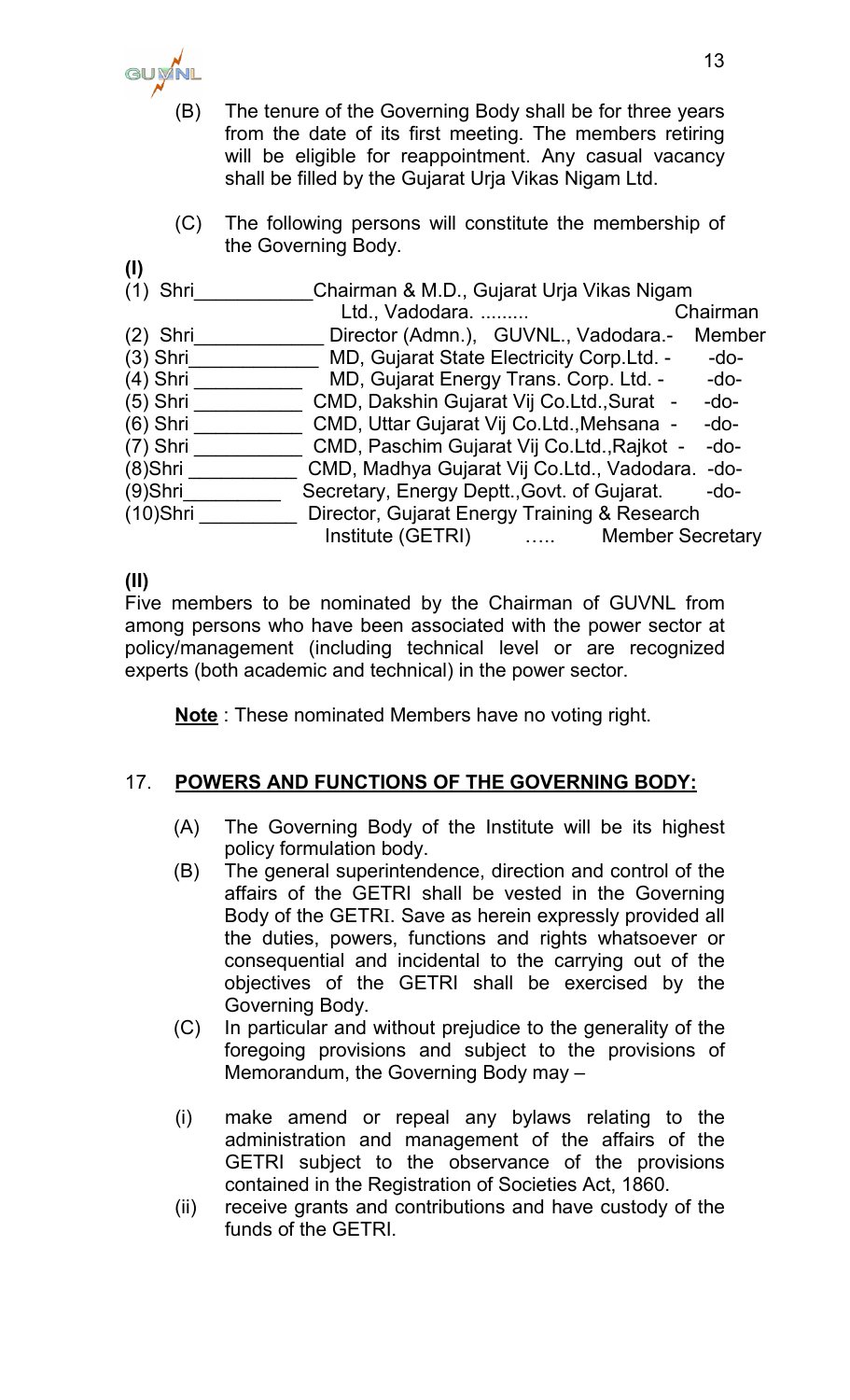

- (iii) approve the budget of the GETRI for each year and authorise the expenditure within the limits of the budget.
- (iv) prescribe guidelines for conducting courses of study, training seminar and research in power sector and in other related areas.
- (v) Institute and award, fellowship, prizes and medals;
- (vi) create logistic support and other posts for training and other activities under the GETRI and make appointments thereto.
- (vii) decide to co-operate with any other organization in the matter of training, research, finance and other things relating to Generation, Transmission & Distribution activities including power trading and development.
- (viii) consider arrangements for and on behalf of the GETRI.
- (ix) institute and defend all legal proceedings on behalf of the GETRI.
- (x) appoint committees for the disposal of any business of the GETRI or for tendering advice in any matter pertaining to the GETRI.
- (xi) delegate to such extent as it may deem necessary its powers to the Executive Council or Executive Committee, or any committee of Governing Body.
- (xii) consider and approve the annual reports, the annual accounts and the financial estimates of the GETRI.
- (xiii) make, adopt, amend, vary or rescind from time to time Bye-laws (i) for conduct of the business of Governing Body, Executive Council, Executive Committee and other committees to be appointed by it (ii) for delegation of its powers and (iii) for such other matters as it may deem necessary
- (xiv) perform such additional functions and carry out such duties as may from time to time be assigned to it by the promoter companies.

## 18. **CHAIRMAN OF THE GOVERNING BODY.**

Chairman of GUVNL shall be the Chairman of the Governing Body. The Chairman of the Governing Body shall preside over all the meetings of the Governing Body. He will also guide and supervise general working of the GETRI.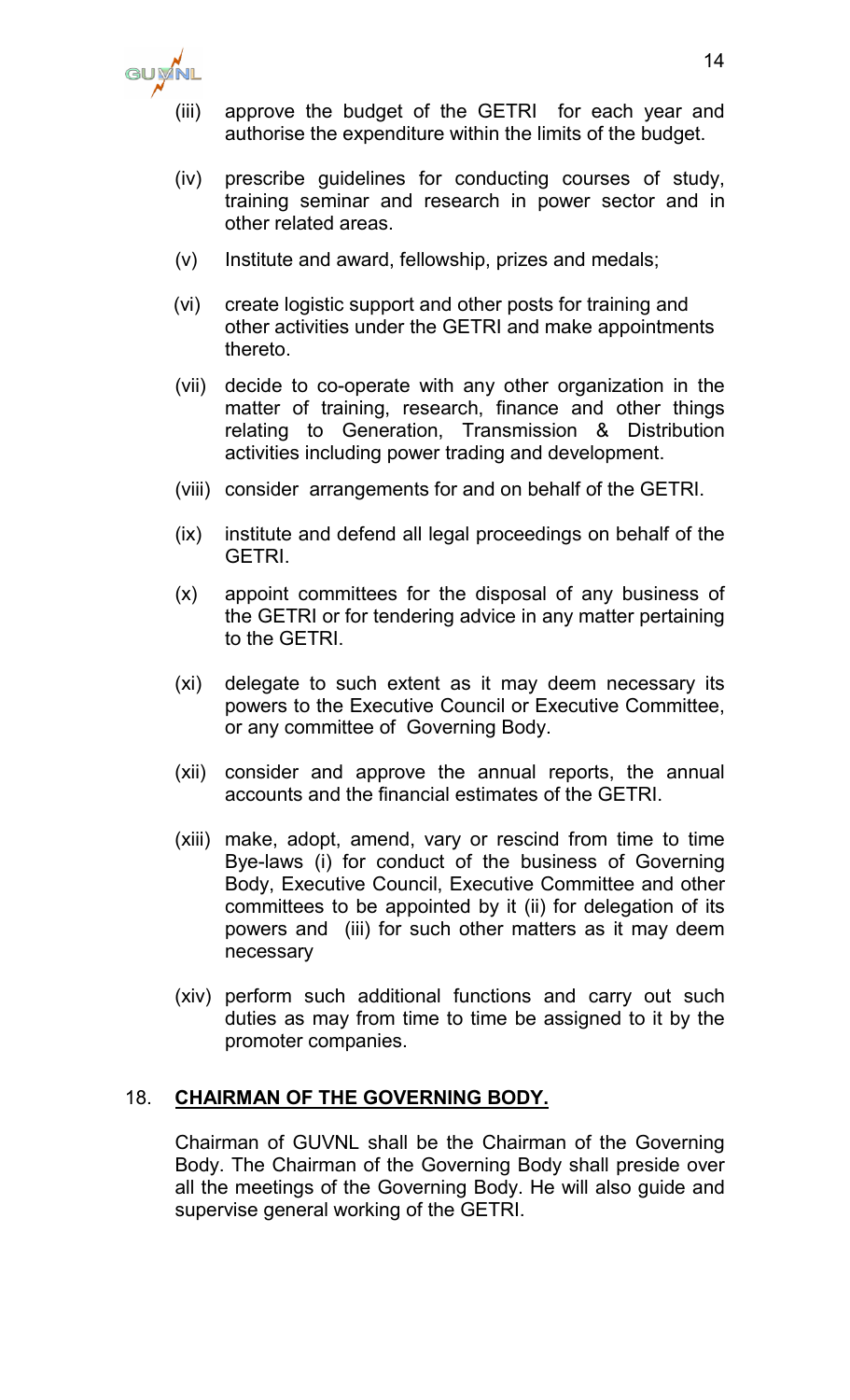

## 19. **TENURE OF NOMINATED MEMBERS :**

- (i) The tenure of the nominated members of the Governing Body shall be 3 years or as specified in the appointment order whichever can be varied or terminated at the pleasure of Governing Body.
- (ii) When a person including the Chairman who is a member of the Governing Body by virtue of his office, shall cease to be such member when he relinquishes the said office and the vacancy so arise shall be filled in by his successor in that office.

#### 20. **RESIGNATION:**

A member of the Governing Body, other then Ex-Officio Member may resign his membership by a letter addressed to the Chairman of the Governing Body and such resignation shall take effect from the date of his acceptance by the Chairman.

#### 21. **CASUAL VACANCY :**

- (i) Any casual vacancy arising on the Governing Body by resignation, death or otherwise, may be filled in by appointment or nomination of a member by the Chairman of the Governing Body and the member so appointed or nominated shall hold office for the remainder of the tenure of the Governing body.
- (ii) The Governing Body shall function notwithstanding any vacancy on the Governing Body and any defect in the appointment or nomination or any of its member, and no act or proceedings of the Governing Body shall be invalidated, nullified or called in question merely by reason of the existence of any vacancy on the Governing Body or by reason of any defect in the appointment or nomination of any its member.

## 22. **PROCEEDINGS OF THE GOVERNING BODY** :

(i) The Governing Body shall ordinarily meet once in every Six months provided that the Chairman may himself on his own or a requisition of the simple majority of members of Governing Body require it to be called at any time. Not less than seven days notice shall be given for every meeting of the Governing Body and a copy of the proceedings of the meeting shall be circulated to members of the Governing Body as soon as practicable after the meeting provided that in case of any urgency a shorter notice may be given with the approval of the Chairman.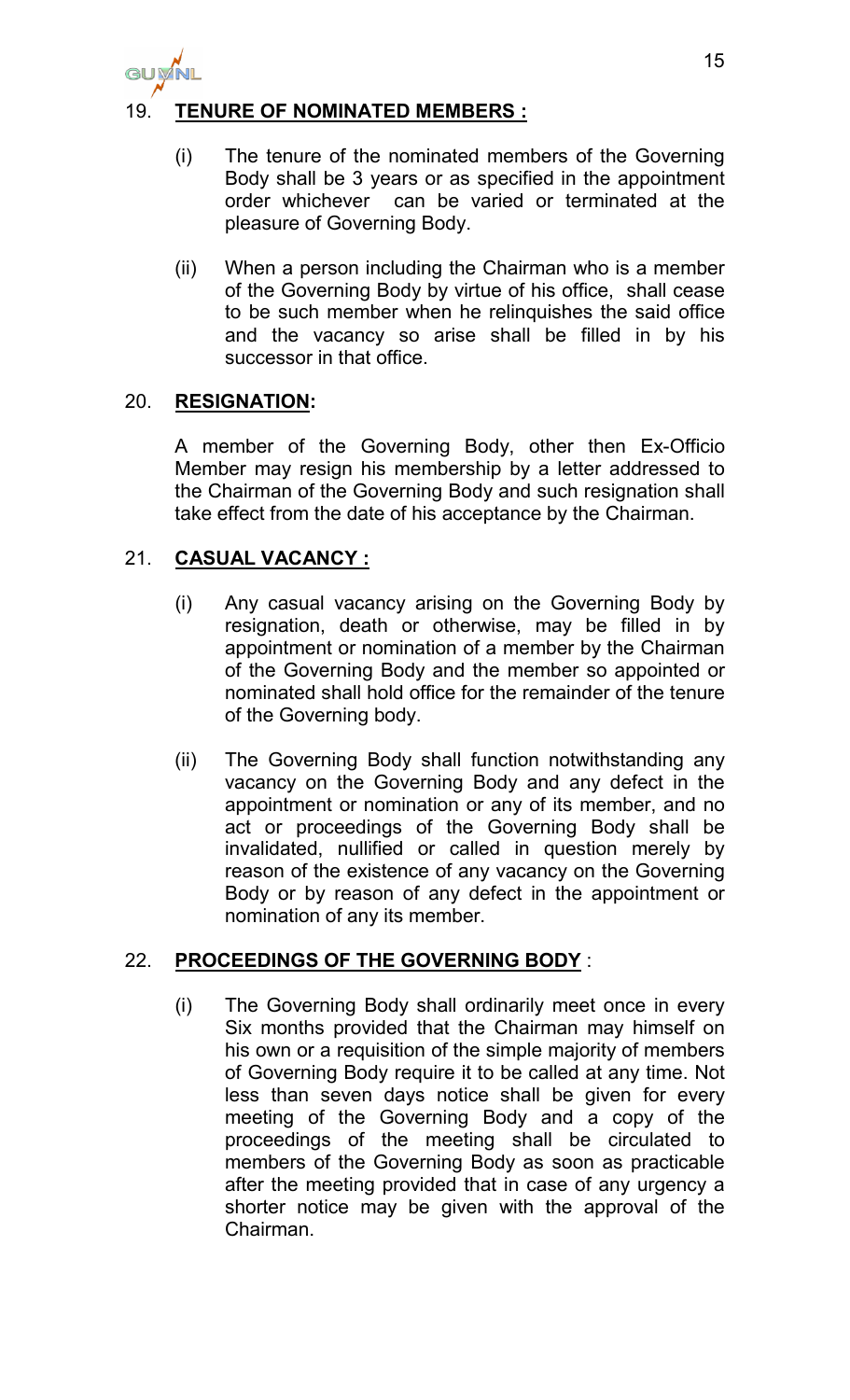

- (ii) Four members excluding the nominated members shall constitute a quorum of the Governing Body.
- (iii) In case of difference of opinion amongst the members the opinion of the majority excluding the nominated members shall prevail.
- (iv) Each member of the Governing Body including the Chairman shall have one vote and if there shall be an equality of votes on any question to be determined by the Governing Body, the Chairman shall in addition, have and exercise a casting vote.
- (v) Every meeting of the Governing Body shall be presided over by the Chairman and in his absence by a Member chosen from amongst themselves by the Members present at the meeting excluding nominated members.
- (vi) Any resolution except such as may be placed before the meeting of the Governing Body may be adopted by circulation among all its members present in India and any resolution shall be as effective and binding as if such resolution had been passed at the meeting of the Governing Body.

#### 23. **Accidental Ommission :**

To give notice to any member or the non-receipt of the notice of any meeting by any member shall not invalidate the proceedings of that meeting.

24. The Chairman shall have the power to invite any person or persons, not being member of the Governing Body, to attend the meeting of the Governing Body as Special Invitee, but such invitees shall not be entitled to vote at the meeting.

#### 25. **ANNUAL GENERAL MEETING OF GOVERNING BODY** :

- (i) The GETRI shall after giving atleast fourteen days' notice, hold an annual general meeting at least once in every year and not more than 15 months shall elapse between two successive annual general meetings.
- (ii) The Balance sheet, the Income and Expenditure Account, the Auditors Report and Annual Progress Report in respect of the financial year ending on the 31st March proceeding shall be placed at the Annual General Meeting for consideration.
- (iii) At least 5 members of the GETRI present at Annual General Meeting shall form a quorum.
- (iv) The Chairman of the Governing Body shall preside over the Annual General Meeting.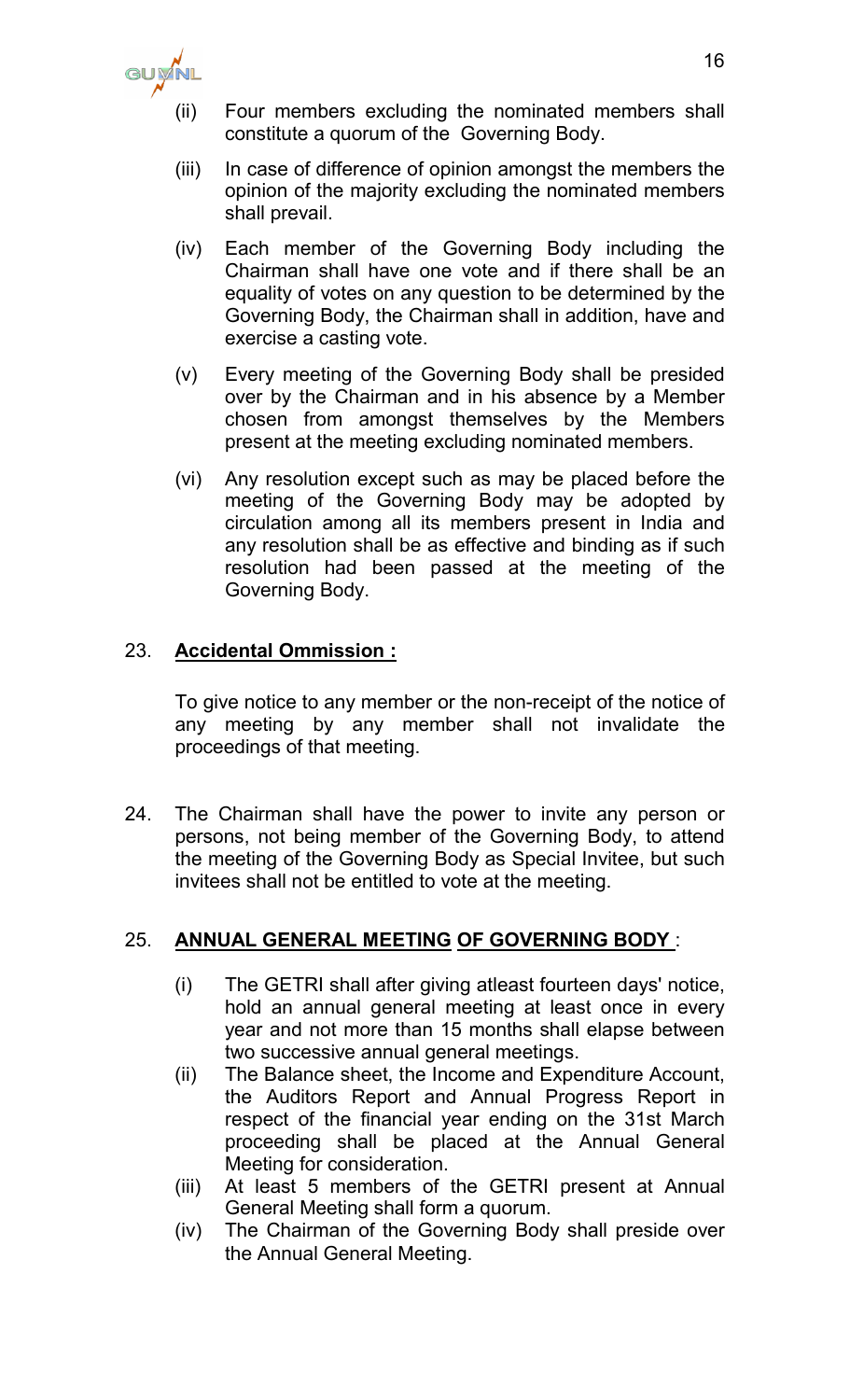

(v) Meeting of the Board shall ordinarily be held at Baroda provided, however that meeting may be held at any other place within Gujarat as may be expedient or necessary.

#### 26. **SPECIAL MEETING :**

The Chairman of the Governing Body may convene special meetings of the Board to consider any matter of special importance or urgency or on the written requisition of not less than five members of the Board, specifying the purpose for which the meeting is proposed to be called.

#### 27. **REMUNERATION TO THE MEMBERS OF THE GOVERNING BODY:**

The Member of the Governing Body may be given remuneration from the GETRI for their service as member as decided by the governing body and they shall be paid such traveling allowance and daily allowance as decided by Governing Body from time to time for journey, for attending meeting or in connection with the other business of the GETRI.

#### 28. **FUNDS OF GETRI. :**

The funds of the GETRI shall consist of the following:

- (a) Grants / Loans received from Promoter Companies/State and Central Governments or
- (b) Donations, Contributions and Loans from persons or bodies who may or may not members.
- (c) Income from investments
- (d) Income from other training fee, consultancy, contract, research
- (e) Income from any legitimate source

#### 29. **CREATION AND MAINTENANCE OF CORPUS FUNDS :**

- (i) The institute shall create and maintain a Corpus Fund to which Promoter Companies & other may contribute in a Nationalized Bank or Post Office with a view to create a stable fund for development and for meeting the deficits in the Institute's Budget.
- (ii) The Institute shall deposit such part of its savings as may be approved by the Executive Council in to the Corpus Fund.
- (iii) The Institute may levy a charge on its consultancies / externally aided projects for augmentation of its Corpus Fund.
- (iv) The Institute shall only be entitled to draw the interest from the Corpus Fund subject to the approval of the Executive Council and shall not be competent to draw any of the principal amount except with the permission of the Governing Body.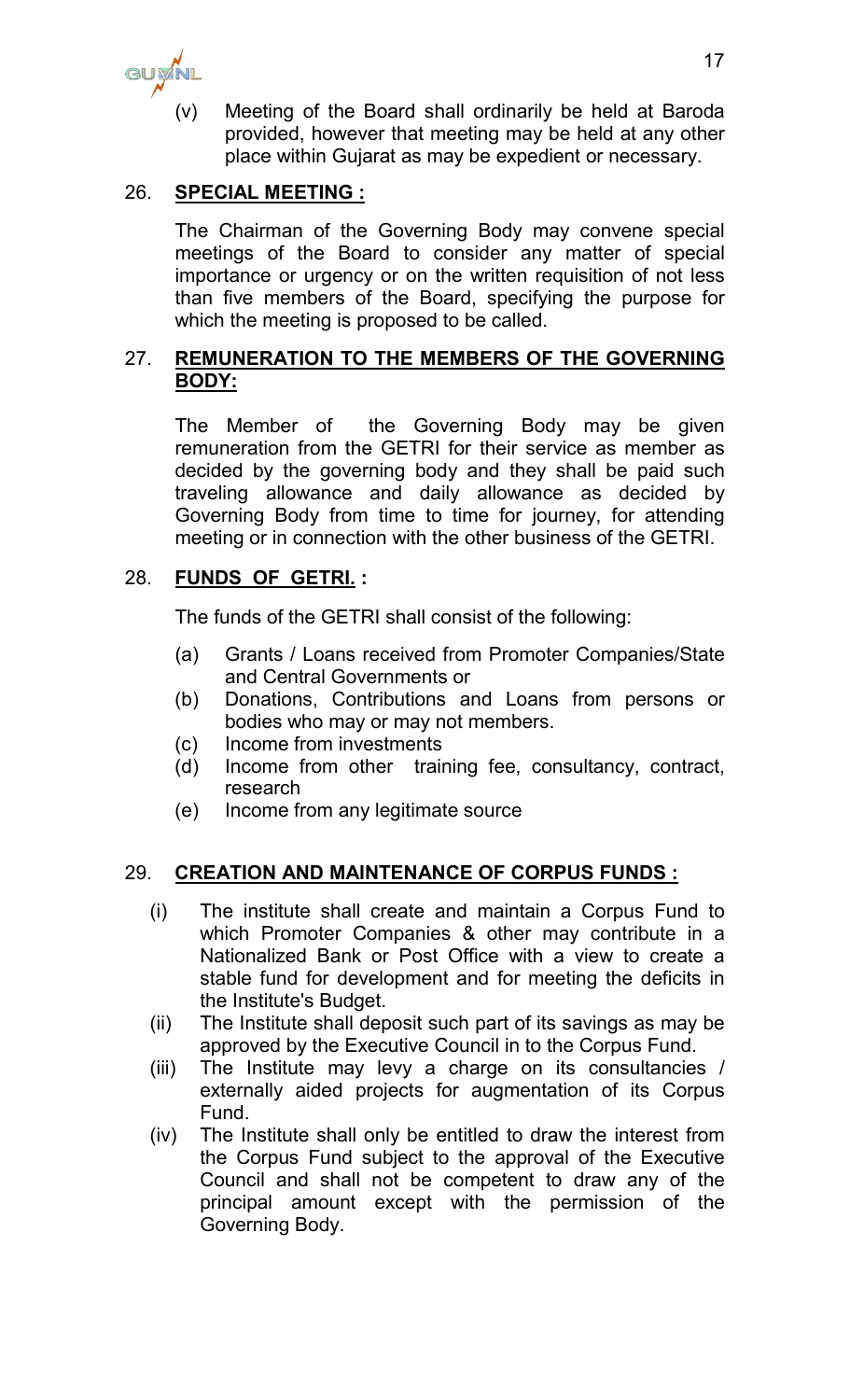

30. The Bankers of the GETRI shall be appointed by the Executive Council. All funds of the GETRI shall be credited into the GETRI 's account with the said banks and shall not be withdrawn except on cheques jointly signed by the Director of the GETRI & General Manager (Finance), GUVNL or any Two officers empowered in this behalf by the Executive Council.

## 31. **ACCOUNTS AND AUDIT:**

The accounts of the GETRI shall be audited by a Chartered Accountant to be appointed by the governing Body. The form in which the accounts should be maintained and the manner in which they should be maintained and the manner in which they should be presented at the Annual General Meeting shall be prescribed by the bylaws to be framed by the Governing Body.

- 32. Within 30 days after holding of Annual General meeting, following documents shall be filed with the Registrar of Societies:
	- (i) A list of the names, addresses and occupations of the members of the Governing Body including the Chairman and the Members and other office bearers of the GETRI.
	- (ii) An annual report for the previous year along with the auditors' report thereon. Such list and the annual report shall be certified by the Director, GETRI and the General Manager (Fin.), GUVNL or other officer authorise by the Governing Body.
- 33. If any change occurs in the composition of the Governing Body or in the holder of the office of the Chairman or the Member, GETRI at any time for any reason, such change shall, within 30 days, be notified to the Registrar of Societies.

## 34. **PROPERTY OF THE GETRI:**

All property belonging to the GETRI shall be deemed to be vested in the Governing Body of the GETRI but shall be referred to as The Property of the GETRI ".

## 35. **SUITS & PROCEEDINGS BY AND AGAINST THE GETRI :**

The GETRI may sue or may be sued in the name of the Director of the GETRI or any office bearer authorised by the Governing Body in this behalf.

- (i) No suit or proceedings shall abate by reason of any vacancy or change in the holder of the office by the Chairman, the Member or any office-bearer authorised in this behalf.
- (ii) Every decree or order against the GETRI in suit or proceedings shall be executable against the property of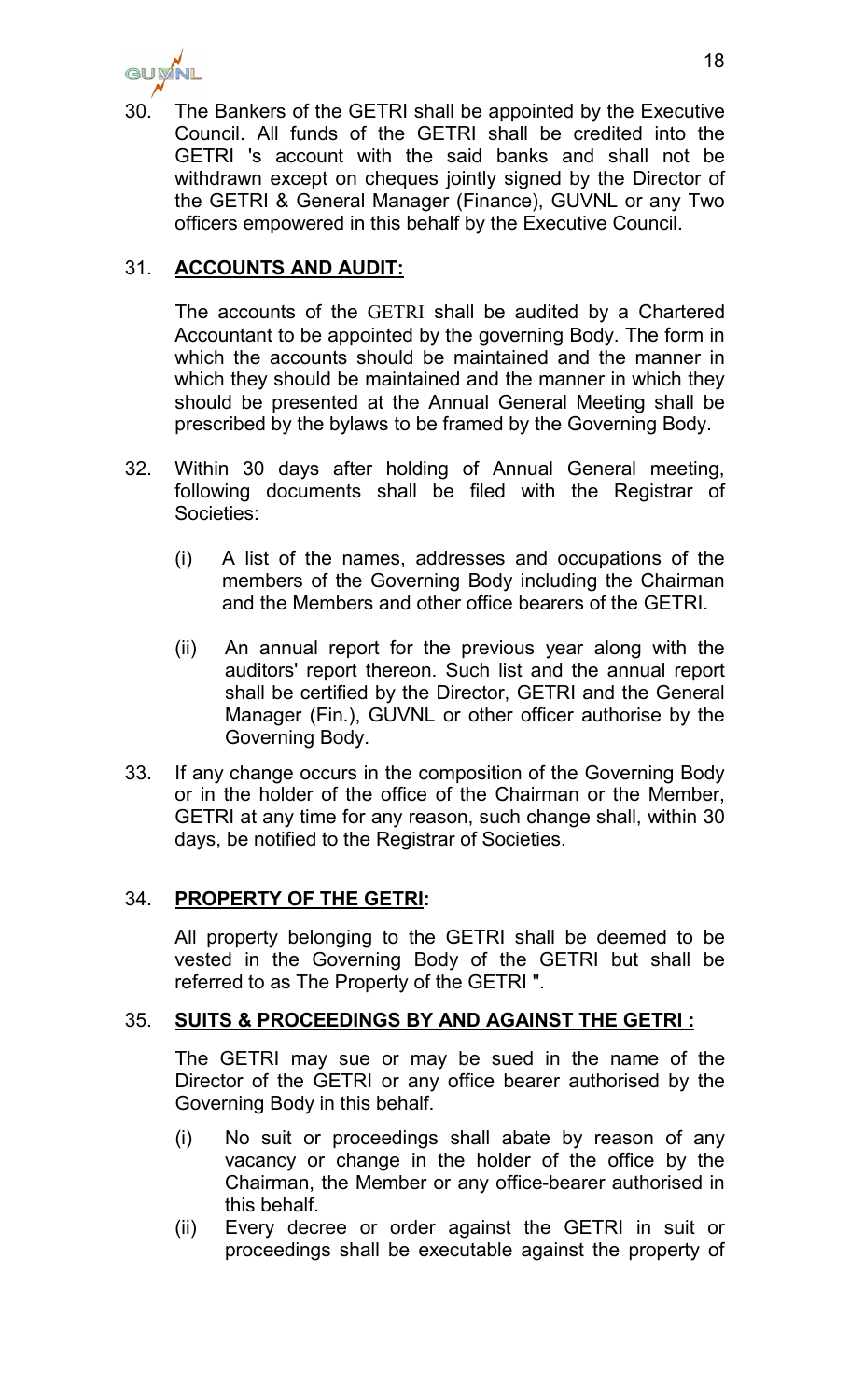GUYNL

the GETRI and not against the person or the property of the Chairman, Director or any officer-bearer.

- (iii) Nothing herein shall exempt the Chairman or the Member, GETRI or any other officer bearer of the GETRI from any criminal liability under the Act or entitle him to claim any contribution from the property of the GETRI in respect of any fine paid by him on conviction by a criminal court.
- 36. Every member of the GETRI may be sued or prosecuted by the GETRI for any loss or its property for anything done by him detrimental to the interests of the GETRI.
- 37. The GETRI shall keep at its registered office proper books of accounts in which should be entered accurately the following:
	- (a) All sums of money received and the sources thereof and all sums of money expended by the GETRI and the object or purpose for which sums are expended.
	- (b) The GETRI 's assets and liabilities.
- 38. Every member of the Governing Body shall have right of inspection of accounts and registers and proceedings of the meetings maintained by the GETRI during office hours.
- (i) A notice may be served upon any member of the GETRI either personally or by sending it through the post in an envelope addressed to such members at the address mentioned in the roll of members.
- (ii) Any notice so served by post shall be deemed to have been duly served on the day following that on which the letter, envelope or wrapper containing the same is posted and in providing such service it shall be sufficient to prove that the cover containing such notice was properly addressed and put into the post office.

## 39. **CHANGE IN NAME OR OBJECTIVES :**

If a change is desired in the name or the object of the Society, the procedure laid down under Section 2 or 12A of Societies Registration Act, 1860 will be followed.

## 40. **MISCELLANEOUS PROVISIONS :**

- (i) Amendments to the rules may be made by Governing Body at its Annual General Meeting or special meeting by a simple majority after giving a minimum 10 days notice of the proposed amendment(s) in writing to the members of the Governing Body.
- (ii) The Society shall not transfer or disposed off any movable property or immovable property without the prior approval of the GUJARAT URJA VIKAS NIGAM LIMITED.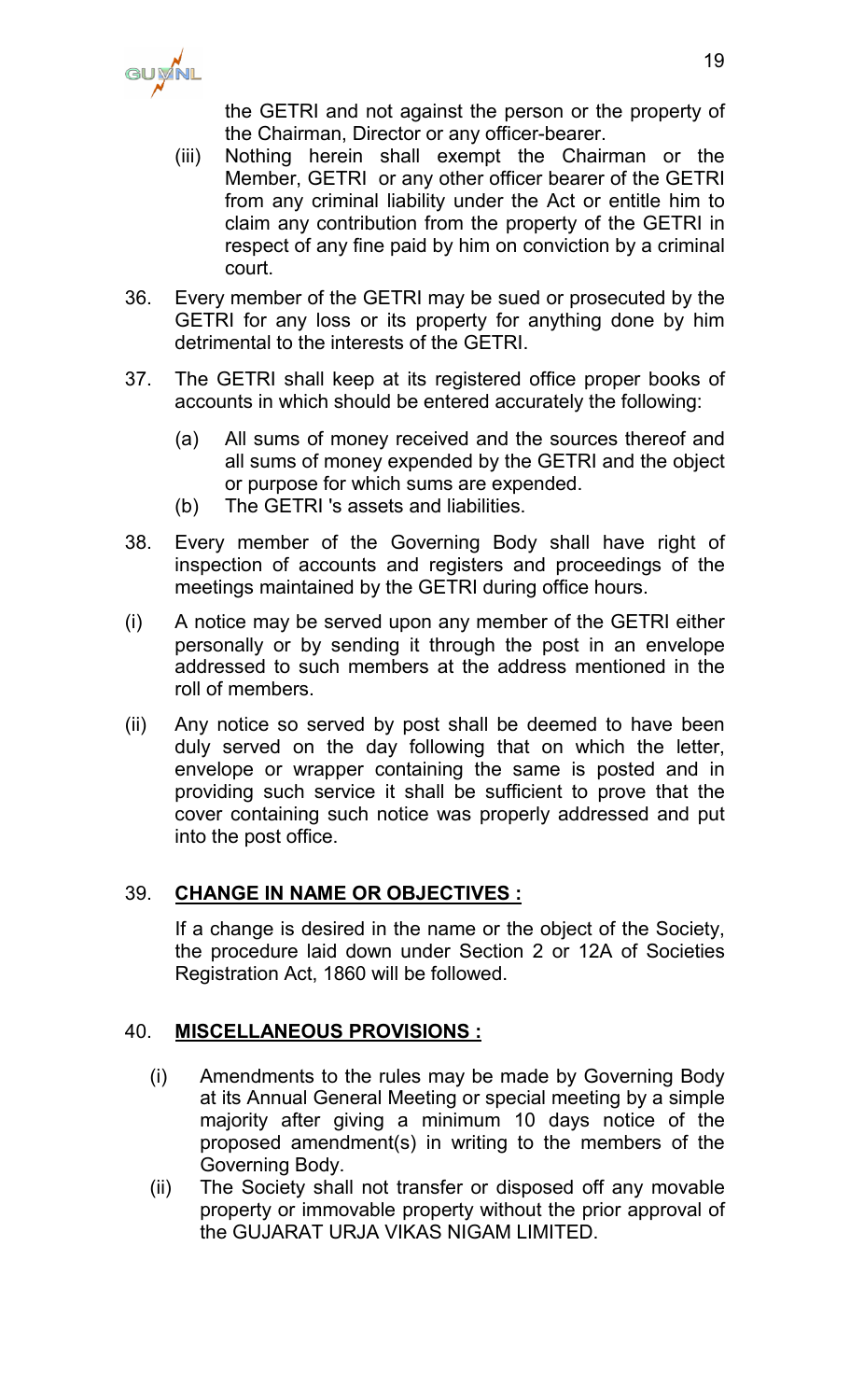

## 41. **COMPOSITION OF EXECUTIVE COUNCIL :**

Executive Council shall be composed of not more than Eleven members including the Director of GETRI.

The Council members shall be as under :

| (1)  | Director (Admn.), GUVNL                         |                         | Chairman      |
|------|-------------------------------------------------|-------------------------|---------------|
| (2)  | Director (Technical), GUVNL<br>$\cdots$         |                         | <b>Member</b> |
| (3)  | Jt.M.D., Gujarat State Electricity Corpn.Ltd.   |                         | -do-          |
| (4)  | Jt.M.D., Gujarat Energy Transmission Corpn.Ltd. |                         | $-do-$        |
| (5)  | Jt.M.D., Dakshin Gujarat Vij Co.Ltd., Surat     |                         | -do-          |
| (6)  | Jt.M.D., Uttar Gujarat Vij Co.Ltd., Mehsana     |                         | $-do-$        |
| (7)  | Jt.M.D., Paschim Gujarat Vij Co.Ltd., Rajkot    |                         | $-do-$        |
| (8)  | Jt.M.D., Madhya Gujarat Vij Co.Ltd., Vadodara.  |                         | $-do-$        |
| (9)  | General Manager (Finance), GUVNL                |                         | $-do-$        |
| (10) | Addl. Legal Advisor, GUVNL                      |                         | $-do-$        |
|      | Director, GETRI, Vadodara.                      | <b>Member Secretary</b> |               |
|      |                                                 |                         |               |

## 42. **POWER AND FUNCTIONS OF THE EXECUTIVE COUNCIL :**

- **(**i**)** The Governing Body may delegate, from time to time, such powers and functions to the Executive Council as are considered necessary and expedient.
- (ii) The Executive Council may by resolution, delegate to Executive Committee, GETRI any of its powers as deemed necessary, fit and expedient for the efficient and expeditious conduct of the business of the Institute.

## 43. **TENURE OF THE EXECUTIVE COUNCIL :**

The term of the Executive Council shall be 3 years. The Council whose term has expired shall continue until the successor committee has constituted.

## 44. **MEETING OF THE COUNCIL :**

- (i) The Executive Council shall meet atleast once in Three Months or more often if necessary. The meetings of the Committee shall ordinarily be held at Vadodara, provided however, that meeting may be held at any other place within Gujarat as may be expedient or necessary.
- (ii) Every meeting of the Council shall be presided over by the Chairman of the Council and in his absence by a Member chosen from amongst themselves by the members present in the meeting. Three members of the Council constitute a quorum at any meeting of the Council.
- (iii) Any business of an urgent nature may be carried out by circulation among all members of the Council and any resolution so circulated and approved by a majority of the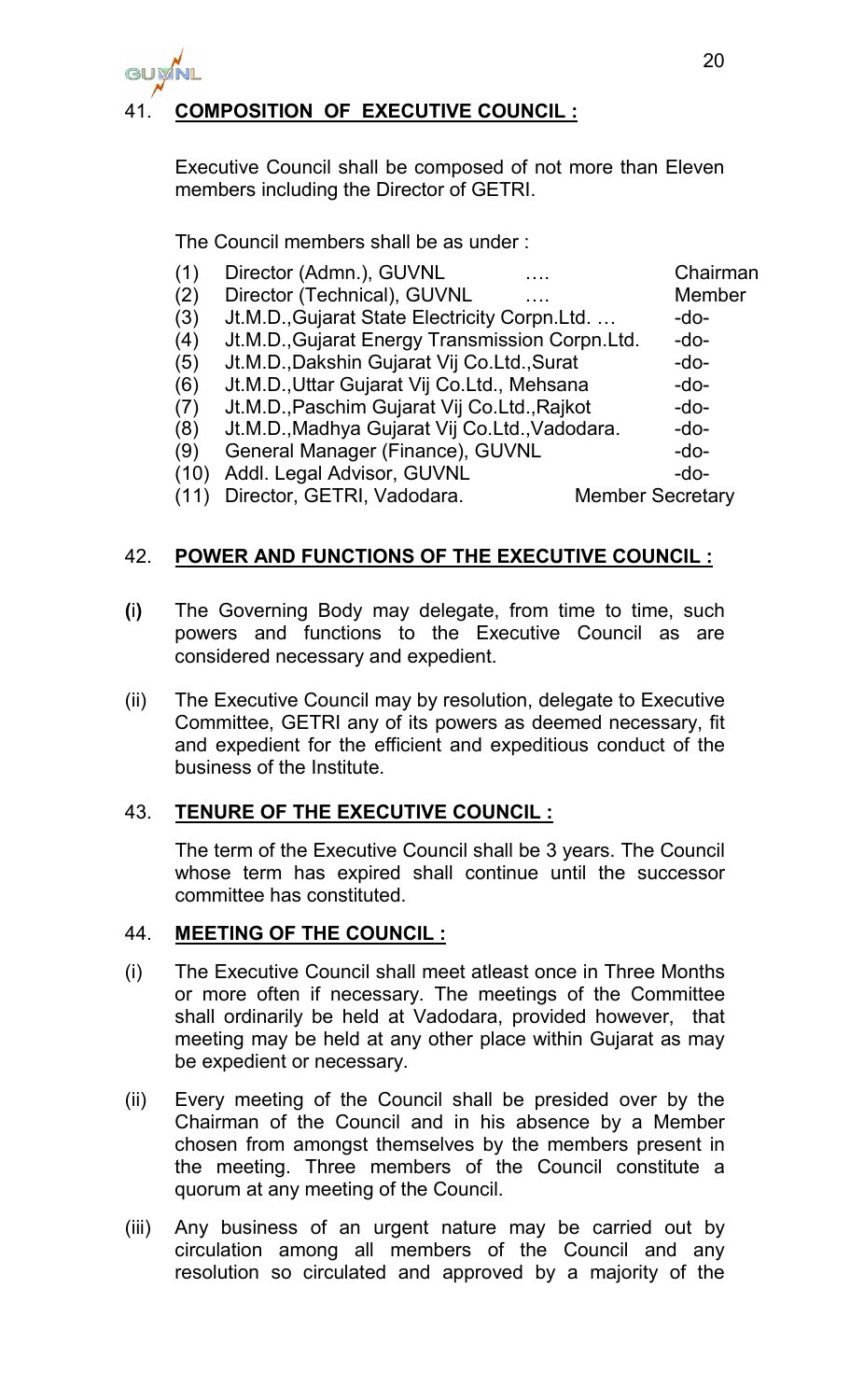

members of the executive Council shall be as effective and binding as if such resolution had been passed at a meeting of the Council, provided that any business so transacted shall be reported at the next meeting of the Council.

## 45. **COMPOSITION OF EXECUTIVE COMMITTEE :**

Executive Committee shall be composed of not more than 3 members including the Director of GETRI. The Committee member shall be as under :

- 1. Director, GETRI … … Convener
- 2. General Manager (Finance), GUVNL… Member
- 3. General Manager (HR), GUVNL .... Member

## 46. **POWER AND FUNCTIONS OF EXECUTIVE COMMITTEE :**

- (i) The Governing Body/Executive Council may delegate from time to time such powers and functions to the Executive Committee as are considered necessary and expedient.
- (ii) The Executive Committee shall ordinarily meet once in Two months.
- (iii) The senior most member of the Executive Committee shall Chair the meeting.

## 47. **DIRECTOR OF THE GETRI :**

- (i) The Director, GETRI shall be the Administrative Head of the Institute and can be either appointed by the GUVNL or on deputation from among its own employees with concurrence of the Promoter Companies on such terms, remuneration and conditions of service as may be decided.
- (ii) The Director shall have all such powers as may be delegated to him by the Governing Body and the Executive Council.
- (iii) The Director shall be responsible for day-to-day administration and proper conduct of affairs of the Institute and function under the general superintendence, direction and control of the Governing Body/Executive Council.
- (iv) He shall function as the Ex-Officio Secretary of the Governing Body and Executive Council and Convener of Executive Committee and/or convene or provide secretarial assistance to such other committees or sub-committees as may be constituted by the Governing Body o the Executive Council.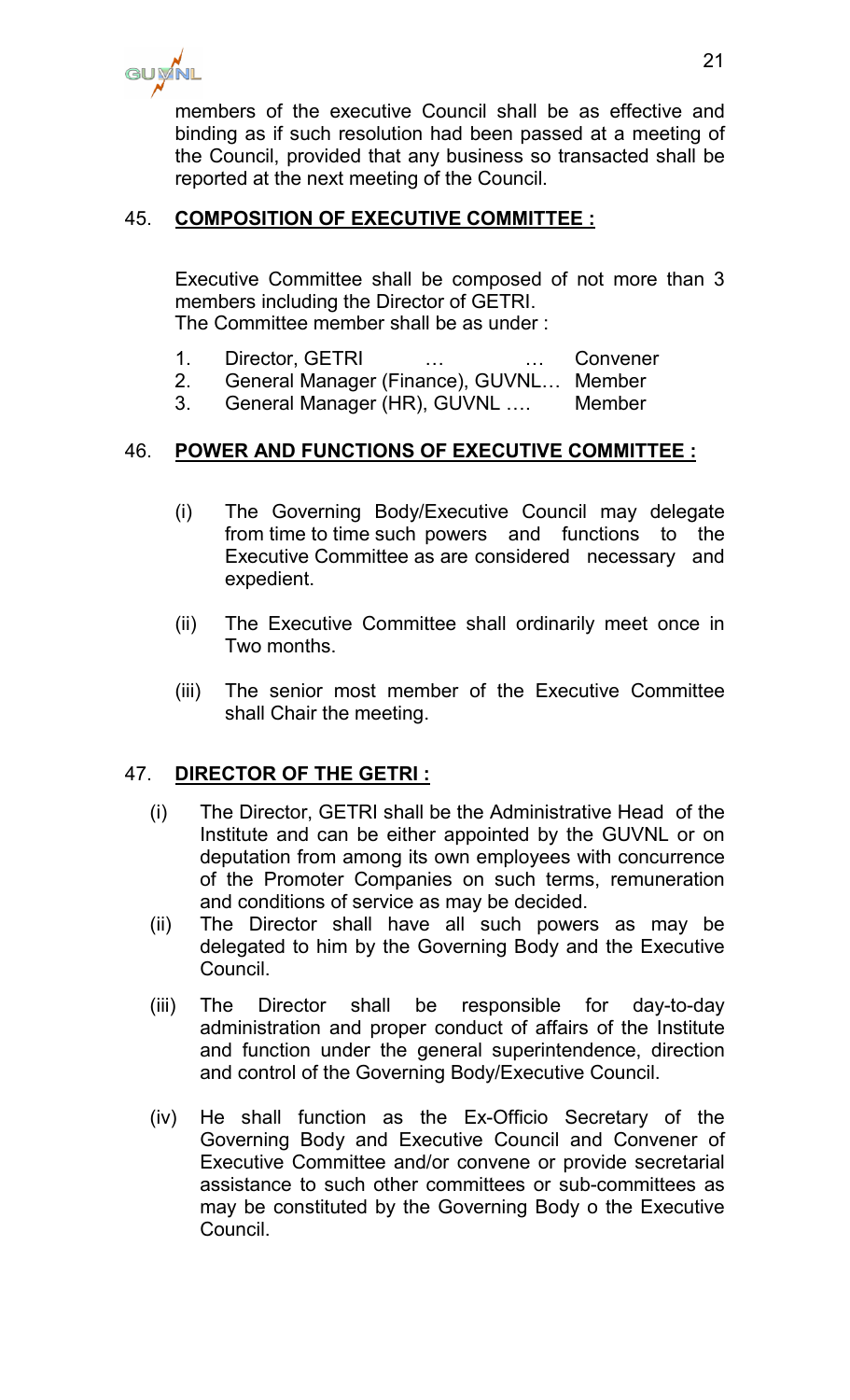GUVNL

- (v) He shall be responsible for maintenance of the register of the Roll of members of the Society, arranging meetings, maintenance of the records of the meetings and their circulation to members.
- (vi) He shall implement the decisions of the Executive Committee and assist the Executive Committee in carrying out its functions.
- (vii) The Director shall be responsible for communicating with all on behalf of the GETRI. He shall formulate, coordinate and supervise all the programme and projects of the GETRI to ensure their successful completion and implementation.

## 48. **EMPLOYEES OF THE INSTITUTE :**

- (i) The Staff on Deputation from GUVNL & other Promoter Companies.
- (ii) Contract Staff

## 49. **MAINTENANCE OF BANK ACCOUNT :**

- (i) The Institute shall deposit all receipts in accounts to be opened with some Nationalised Bank(s) or Post Office except where provided otherwise in these rules for the operation of its accounts.
- (ii) All payments above Rs.5,000/- shall be made through Crossed Account Bank cheque.
- (iii) All accounts of the GETRI shall be operated jointly by the Director of the GETRI and G.M.(F&A), GUVNL OR Any Two persons authorized by Executive Council.

## 50. **GUEST FACULTIES :**

- (i) The Director with the concurrence of Executive Council shall select guest faculties of proven competence and eminence in different fields of studies.
- (ii) The Institute shall design a format for evaluation of the guest faculties whereby they shall be evaluated regularly and be acquainted with its results.

## 51. **DISSOLUTION :**

- (i) The Governing Body shall have the power to dissolve, the society for appropriate reasons.
- (ii) If the Society is to be dissolved, a procedure laid down under section 13, 14 of the Societies Registration Act, 1860 will be followed.